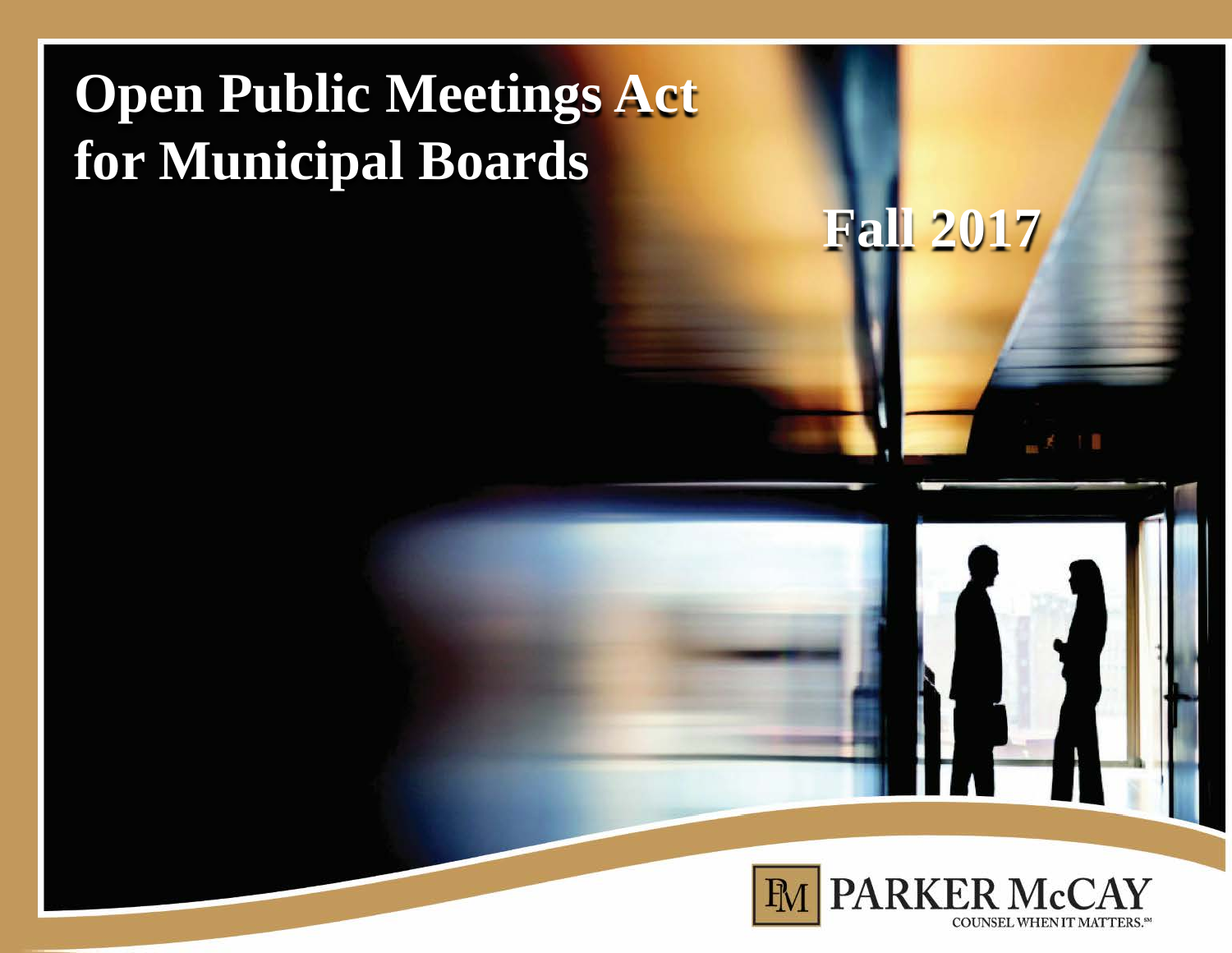**Open Public Meetings Act**

# All meetings of public boards and bodies are subject to the

# Open Public Meetings Act

which requires the meeting to be properly advertised and allow for public participation.

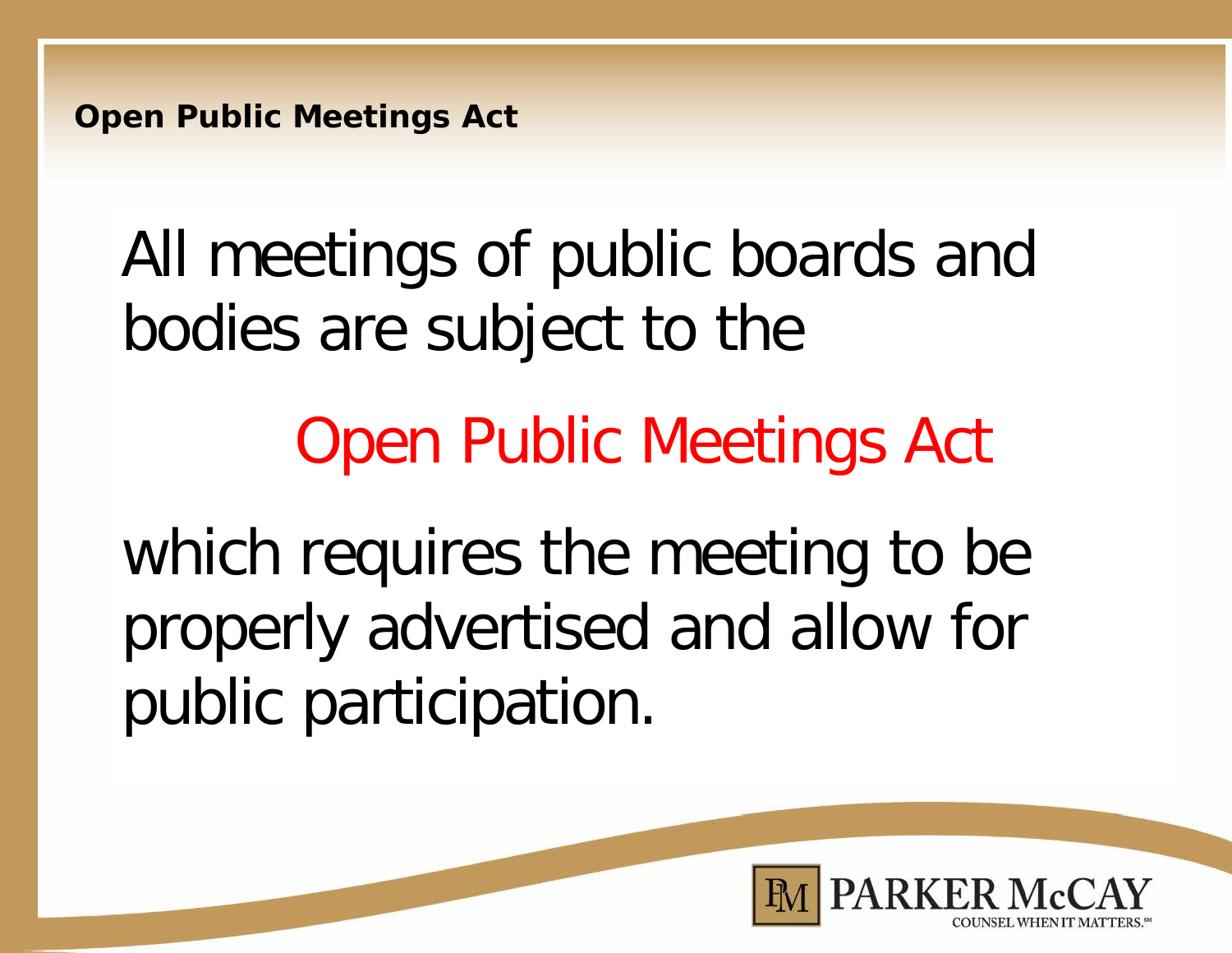A "Meeting" is any gathering, whether in person or by electronic means which is attended by or open to all of the members of a public body, held with the intent, on the part of the members of the body present, to discuss or act as a unit upon the specific public business of that body.

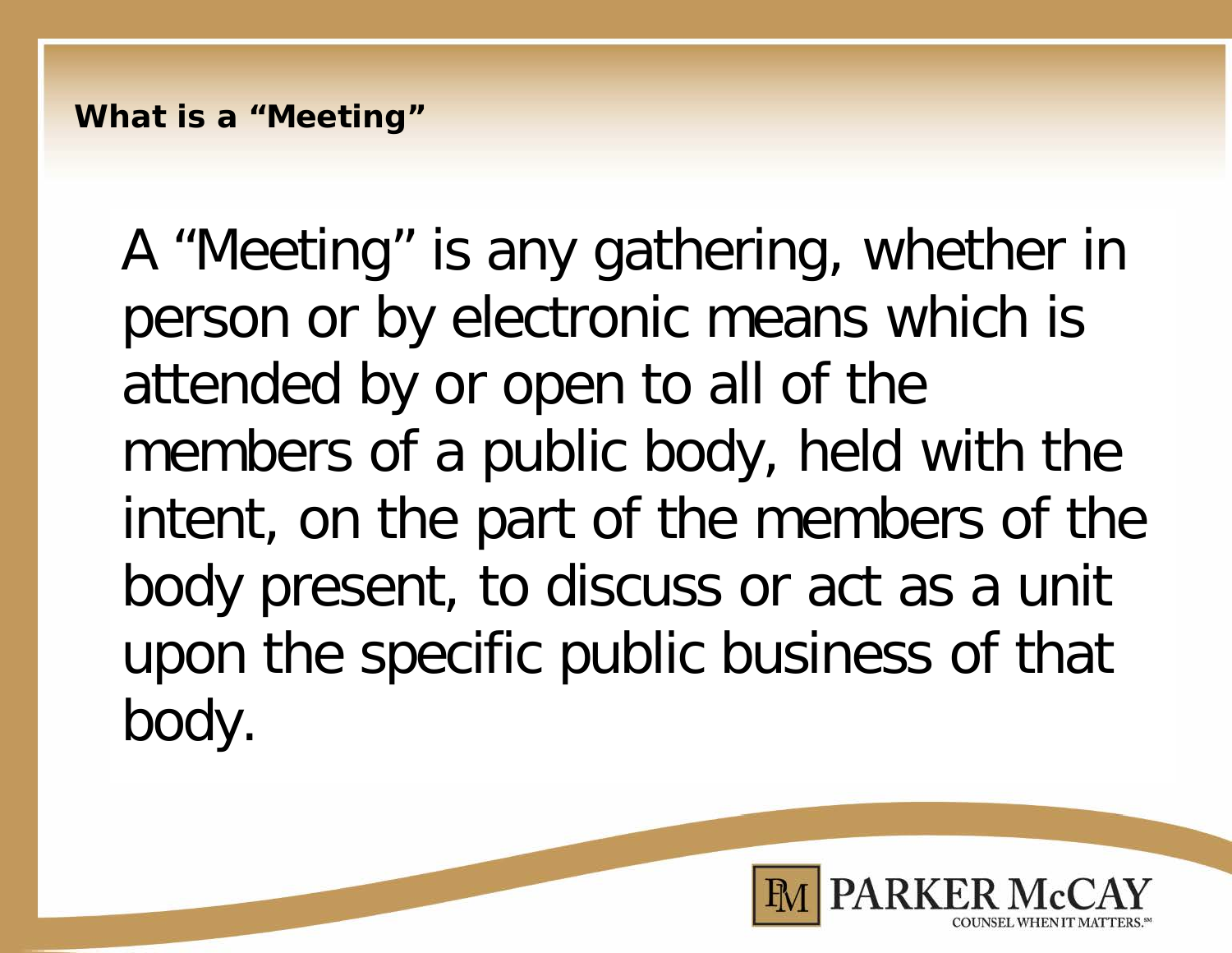You cannot avoid a public meeting by failing to invite one or more members.

On occasions members can participate in a live meeting by joining by phone or other electronic communication.

We recommend at least a quorum be present in the room in case the technology connection is terminated.

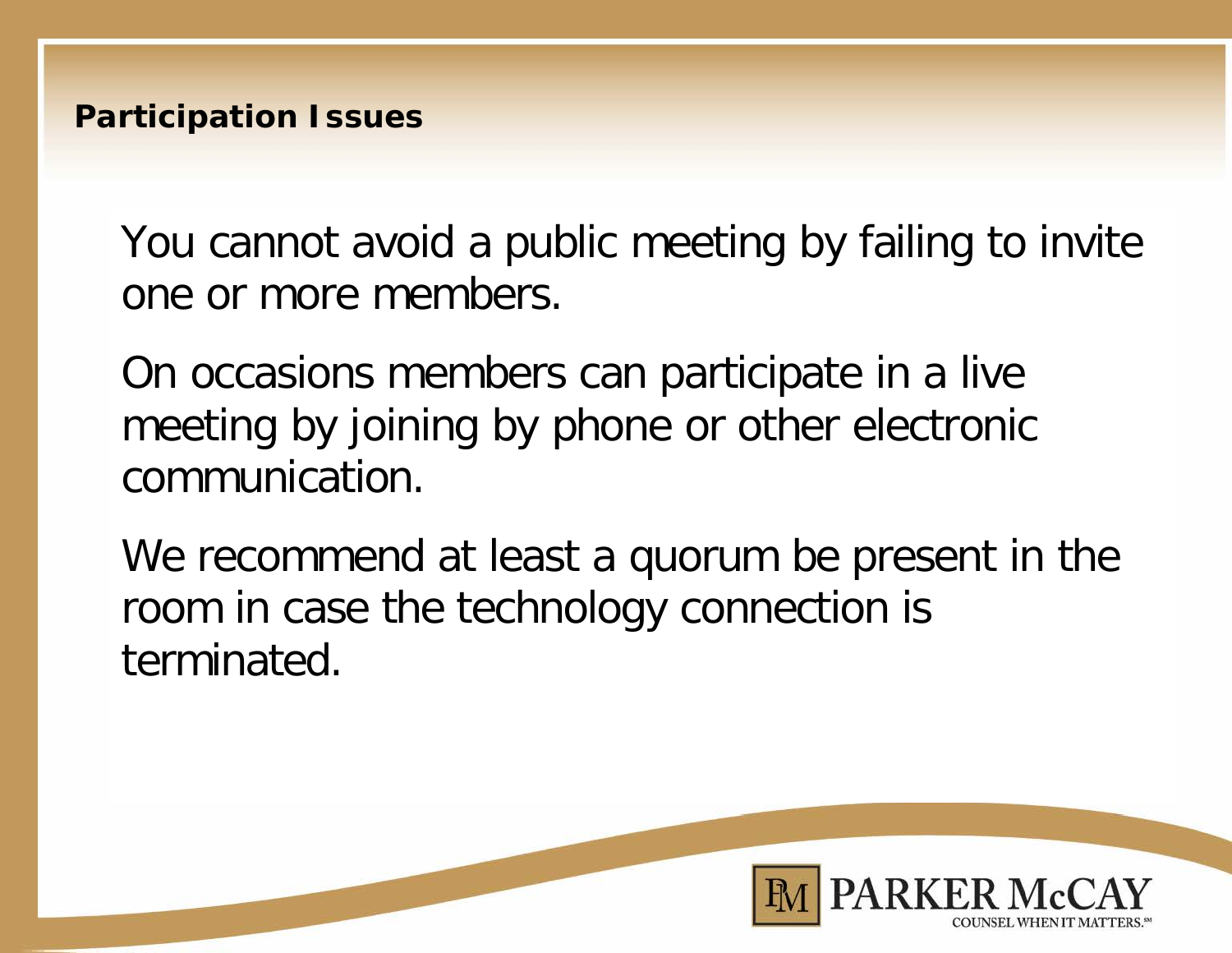#### **Hopewell's Public Bodies**

Affordable Housing Committee Agricultural Advisory Committee Board of Health Deer Management Advisory Committee Environmental Commission Finance Advisory Committee Board of Fire Commissioners Historic Preservation Commission Marshall's Corner Pennytown Task Force Open Space Advisory Committee (continued on next page)

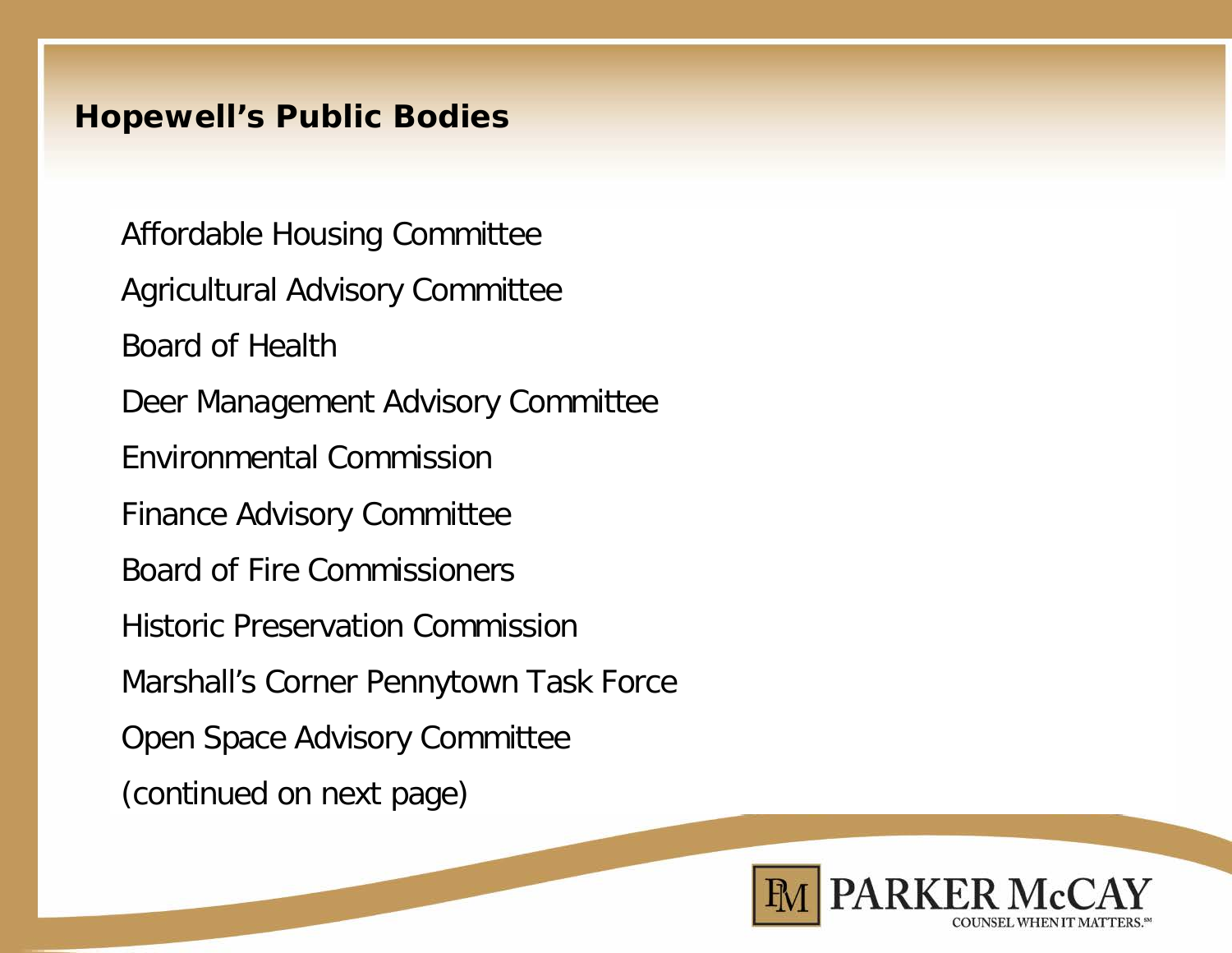### Planning Board

Recreation Advisory Committee Senior Advisory Board Stony Brook Regional Sewerage Authority Township Committee Youth Advisory Committee Zoning Board of Adjustment

Although Boards without the ability to spend public funds are not automatically bound by public meeting law requirements, in the spirit of openness, Hopewell requires all of its subordinate bodies to follow the requirements.

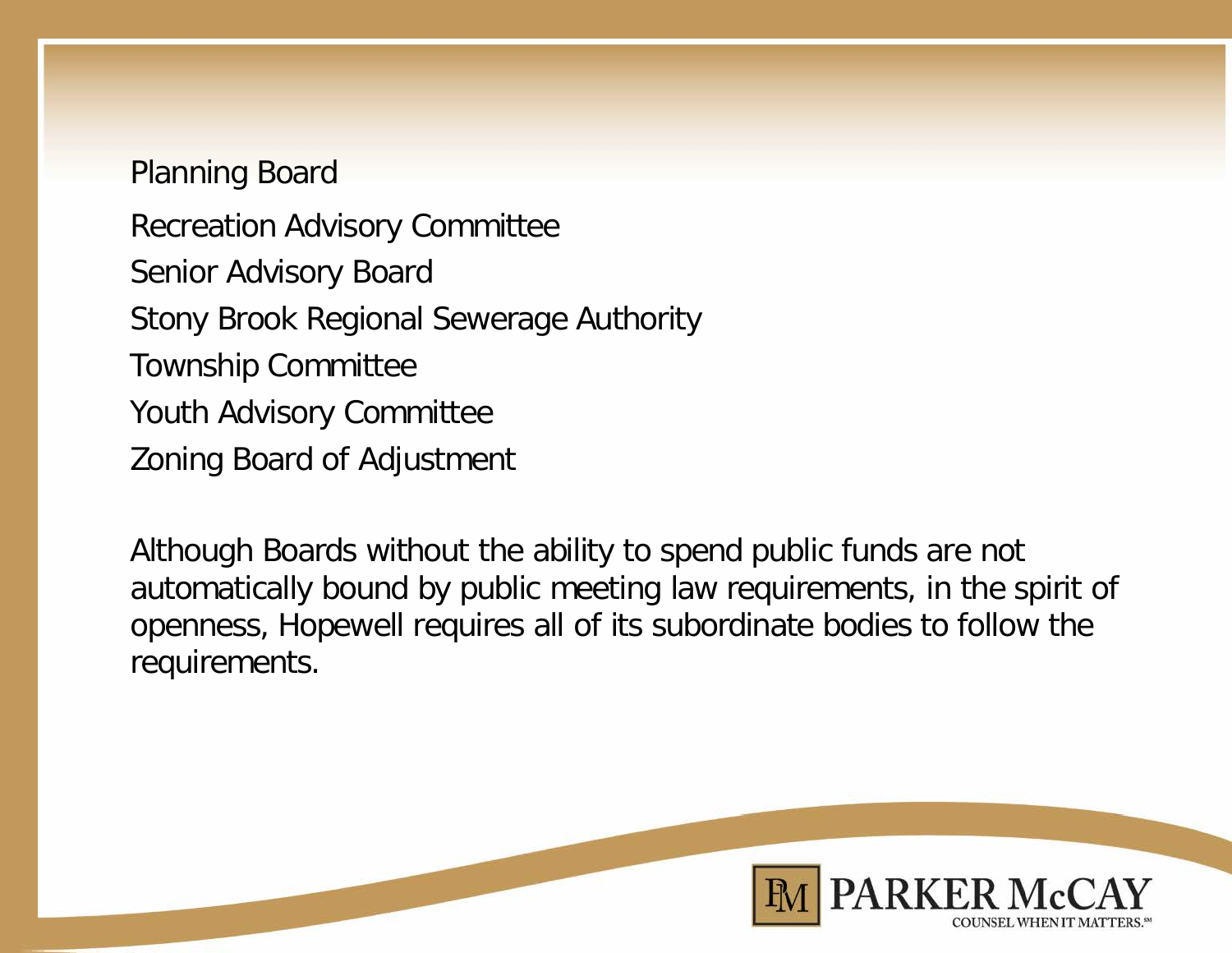**Defining Public Business**

Any matters which relate in any way, directly or indirectly, to the performance of the public body's functions or the conduct of its business.

If members see each other in other settings, dinner, golfing, the grocery store, weddings, etc., they must avoid discussing public business.

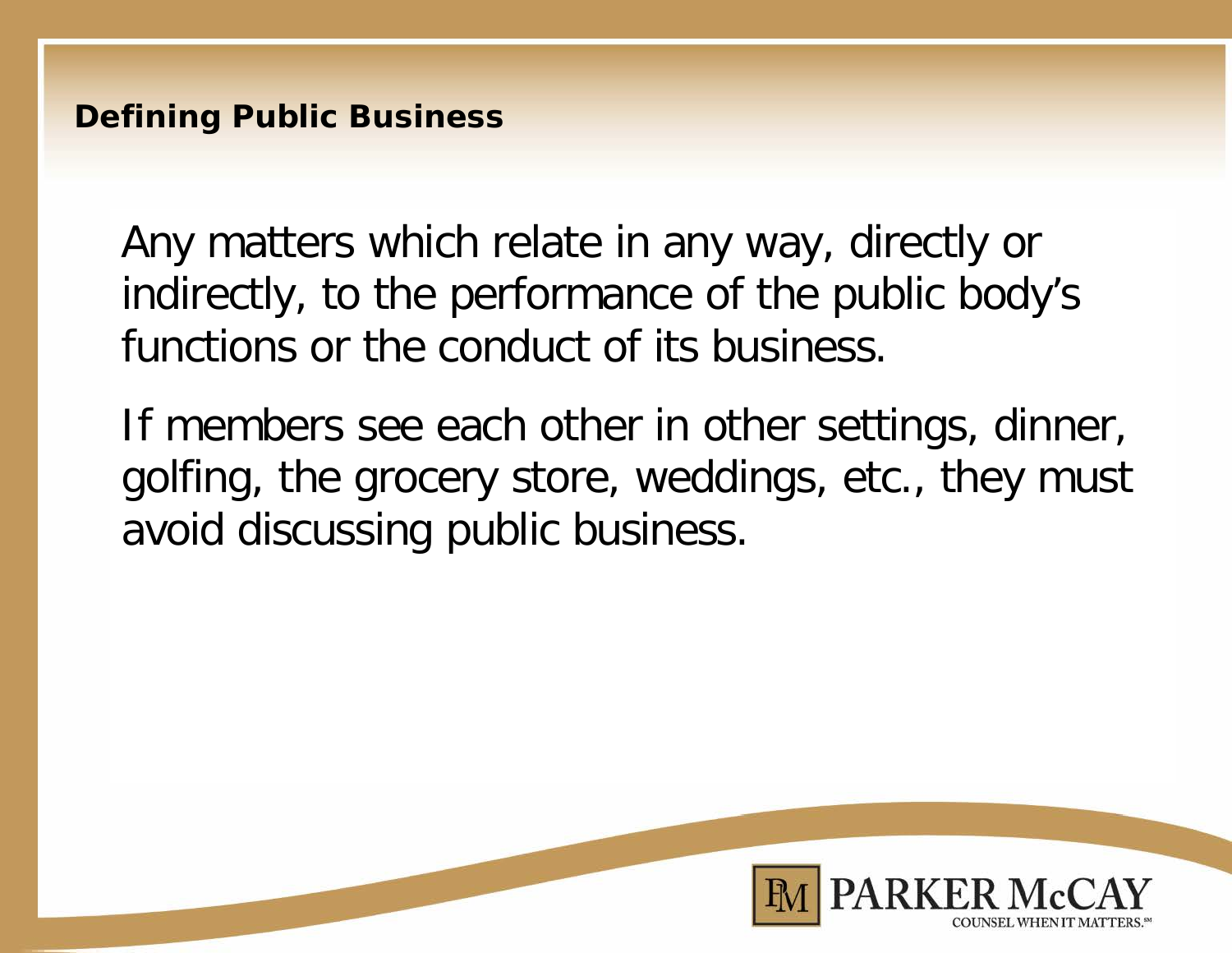There are three types of meetings:

- 1. Regular Meeting;
- 2. Special Meeting;
- 3. Emergency Meeting.

Each has different notice requirements and action items.

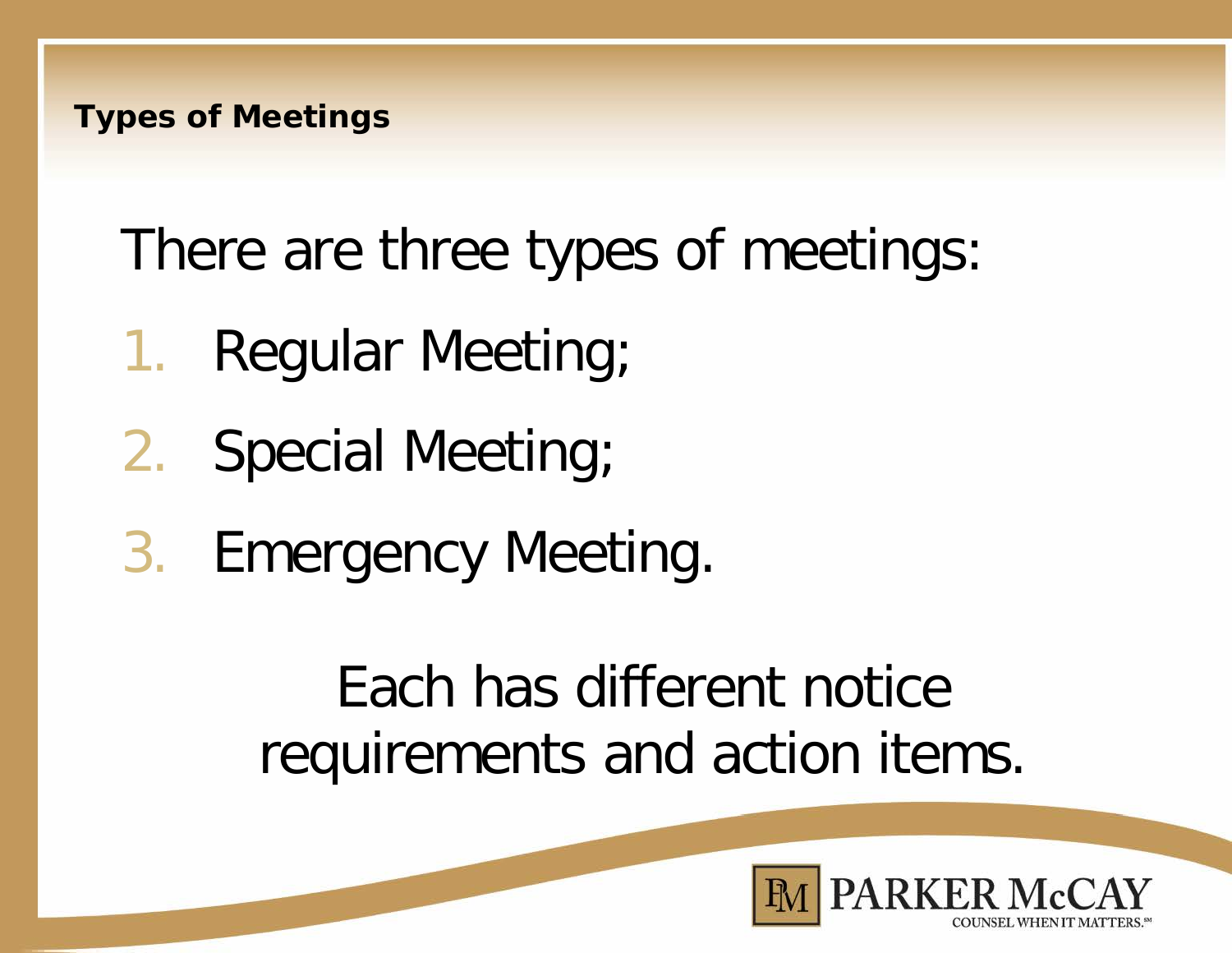A Regular Meeting is a meeting which was included as part of the body's annual schedule which was adopted by the body during its reorganization meeting.

No additional notice is required other than the standard annual notice.

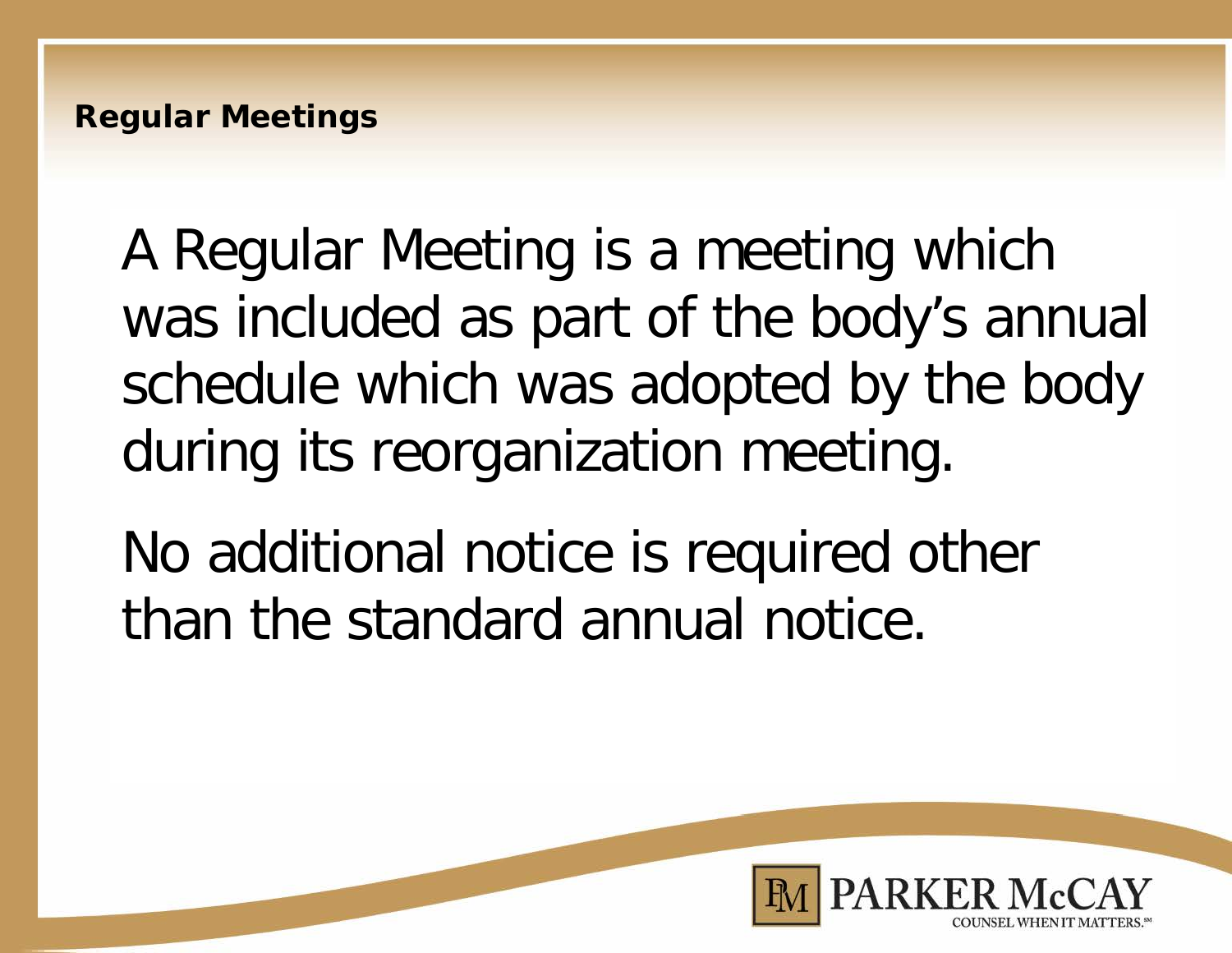The Reorganization meeting should be done within the first seven days of the year.

If no reorganization meeting is scheduled (for boards) than the schedule must be published by January 10<sup>th</sup>.

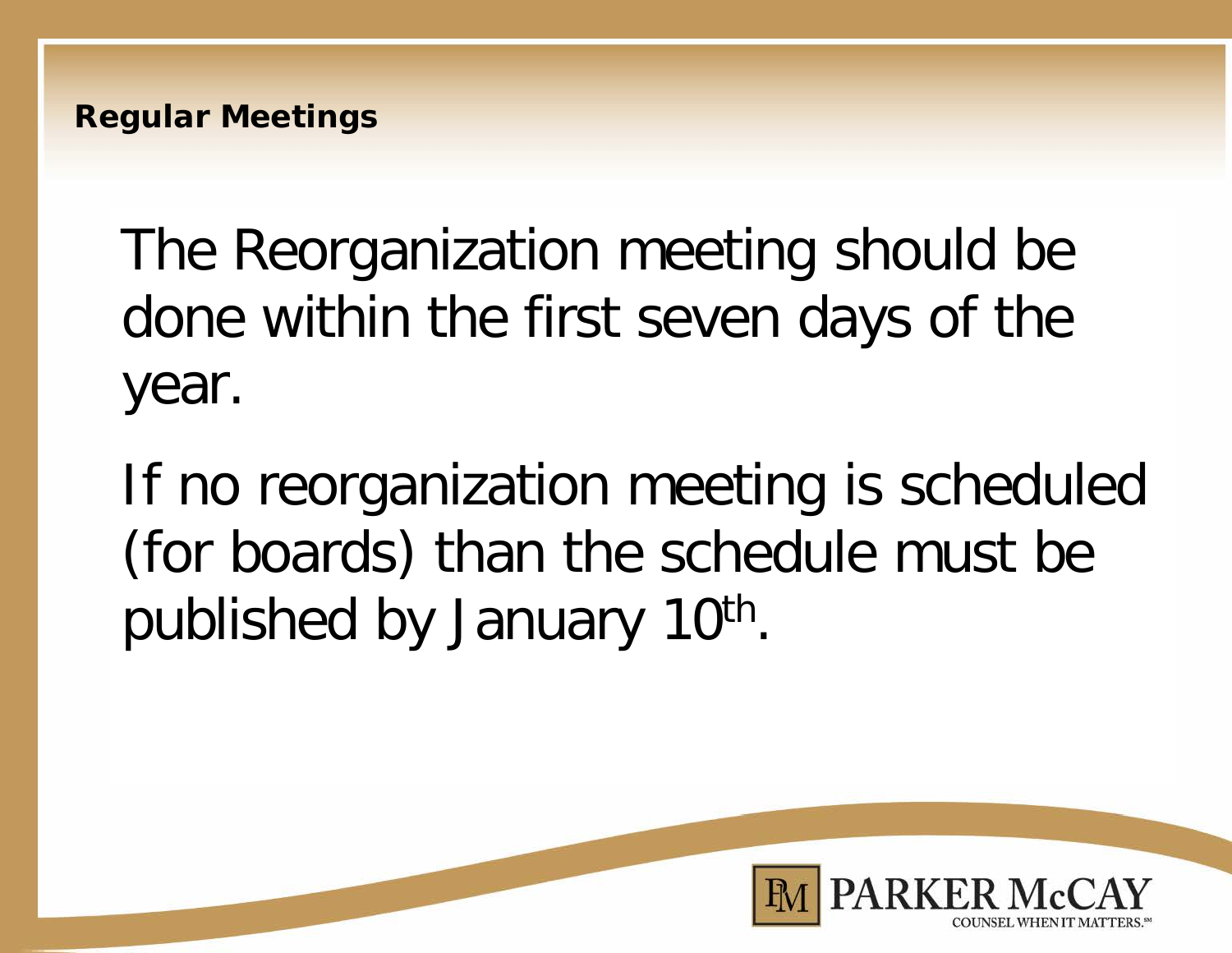#### **Annual Notice Requirement for Regular Meetings**

### Every public body must

- 1. Post and maintain the schedule;
- 2. Publish in two official newspapers;
- 3. File with Clerk;
- 4. Send to anyone who has requested copy of the notice.

The body can revise the annual notice by following the same four steps.

**The body can also use the internet to announce its** meetings but that is not a substitute for the above requirements.

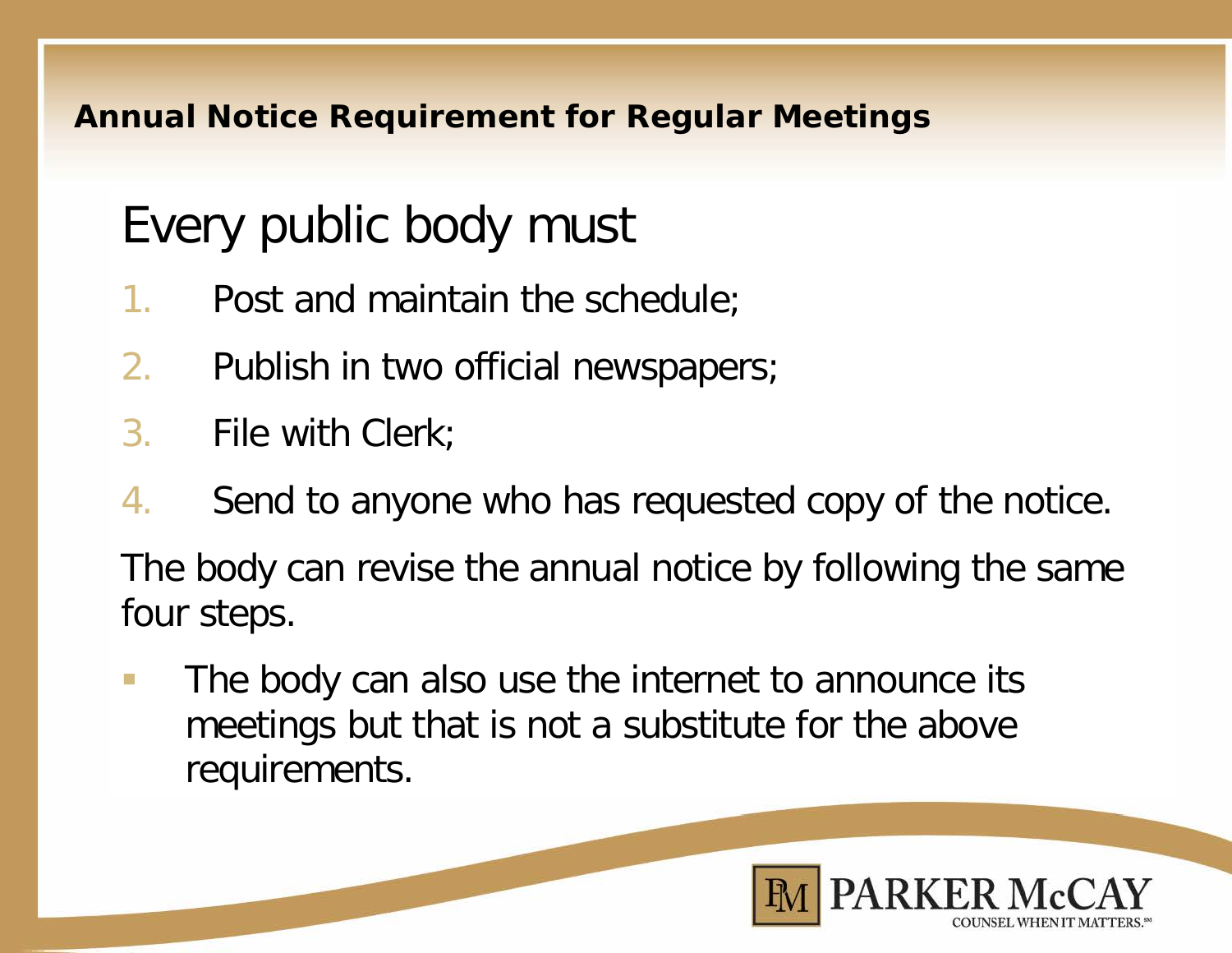Sometime "Regular Meetings" are advertised as "work sessions." It is important that the meeting, whether called a regular or work session meeting is included on the annual list of meetings and indicates that formal action may be taken.

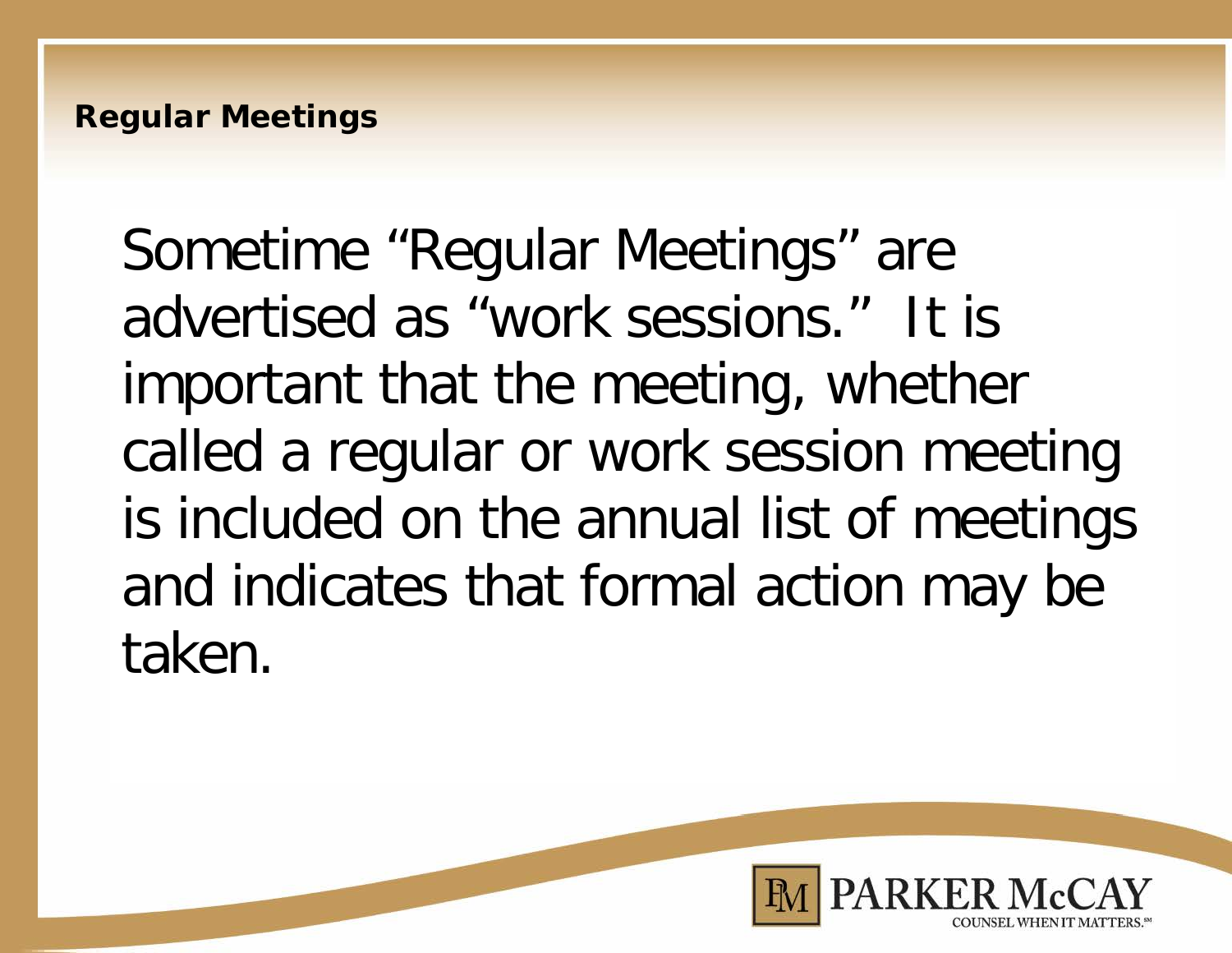Special Meeting – when the body needs to hold a meeting for public business outside of the published schedule it needs to publish for a Special Meeting.

Special Meetings require "adequate notice."

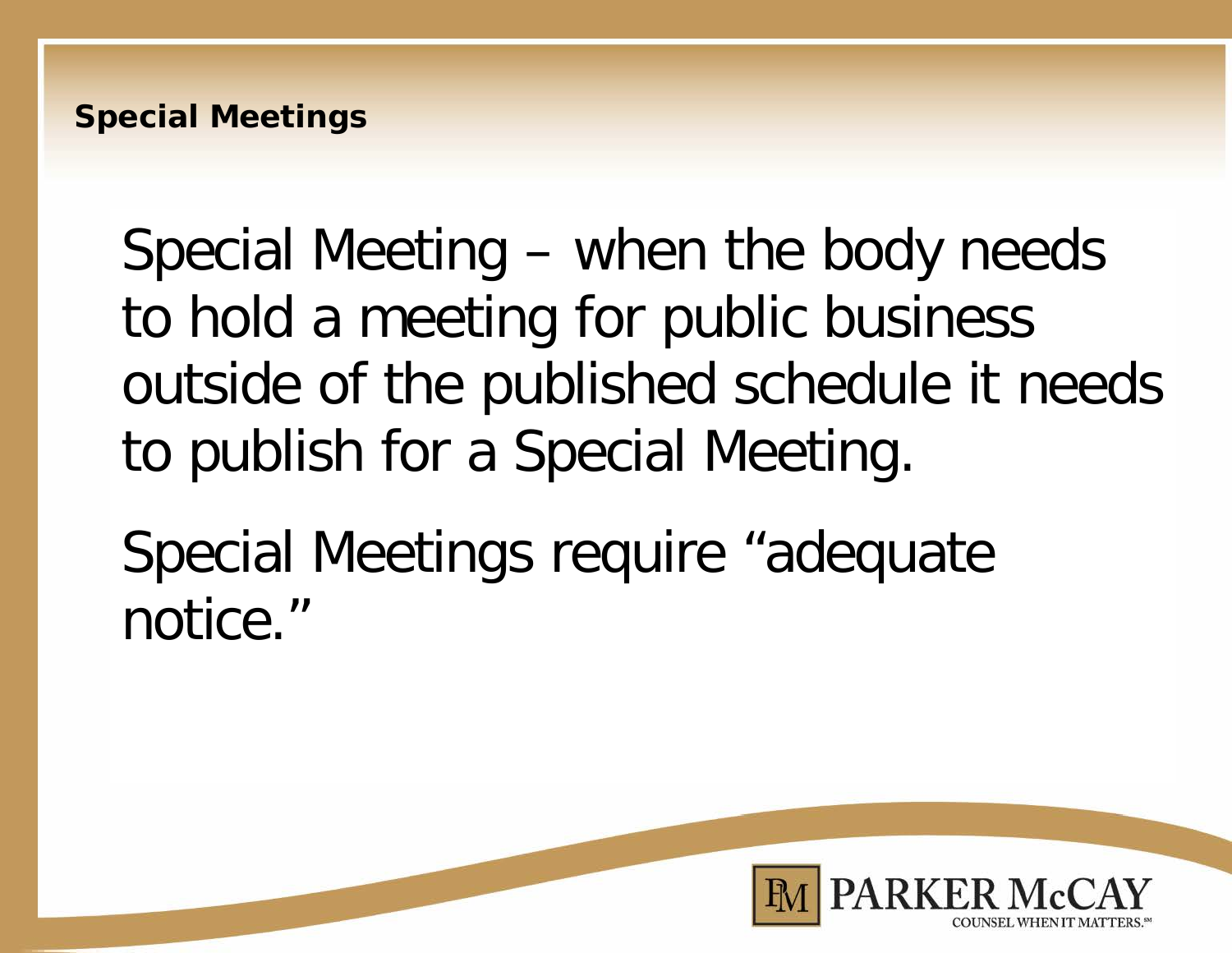**Special Meetings require Adequate Notice**

Adequate notice must provide:

- 1. Date, time and location;
- 2. Agenda to the extent known; and
- 3. Whether formal action will be taken.

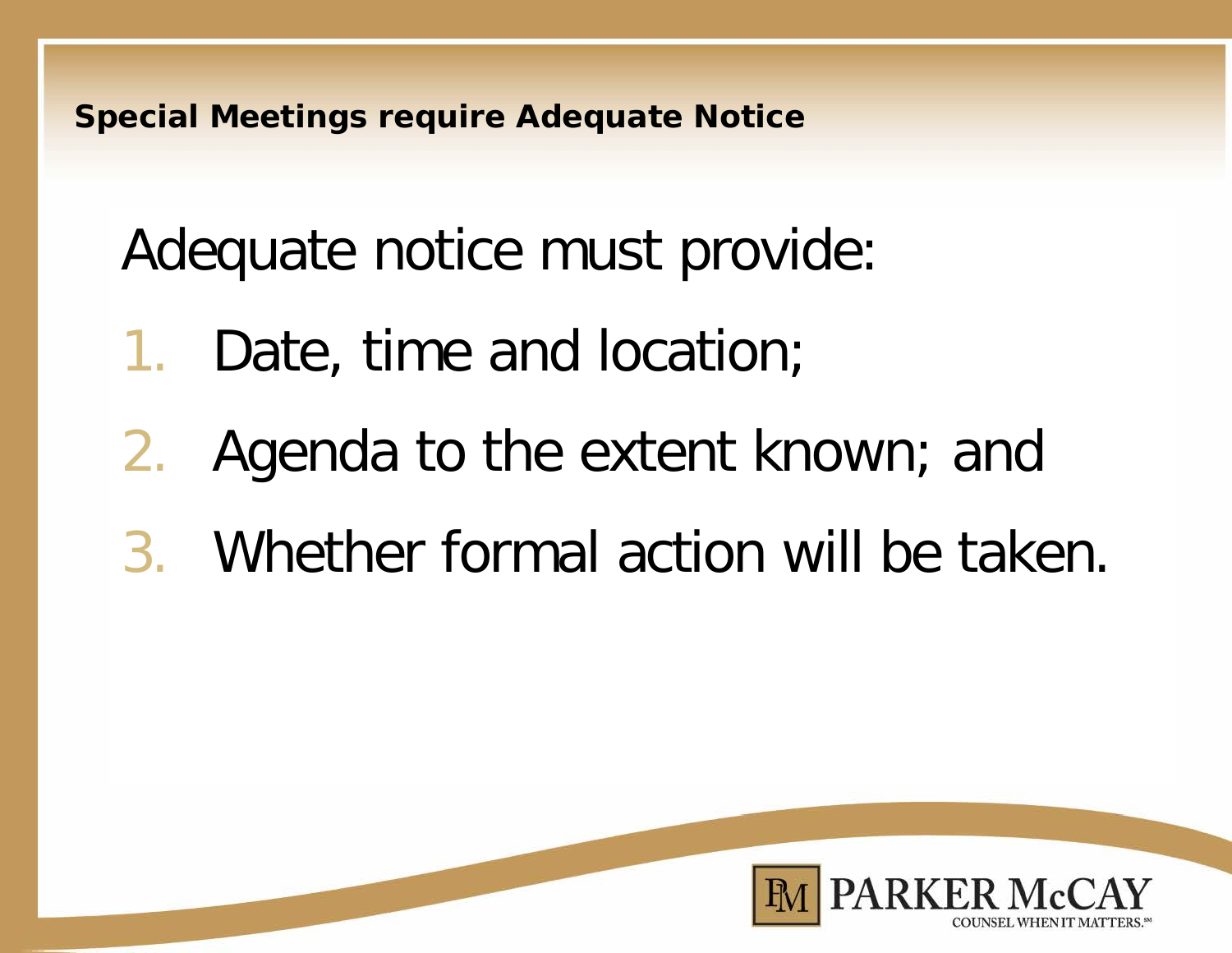### Adequate notice must be sent to

- 1. Two official newspapers with the realistic opportunity to publish 48 hours in advance of the meeting;
- 2. To the Clerk for filing;
- 3. Posted where notices are typically posted;
- 4. To anyone that has requested a copy.

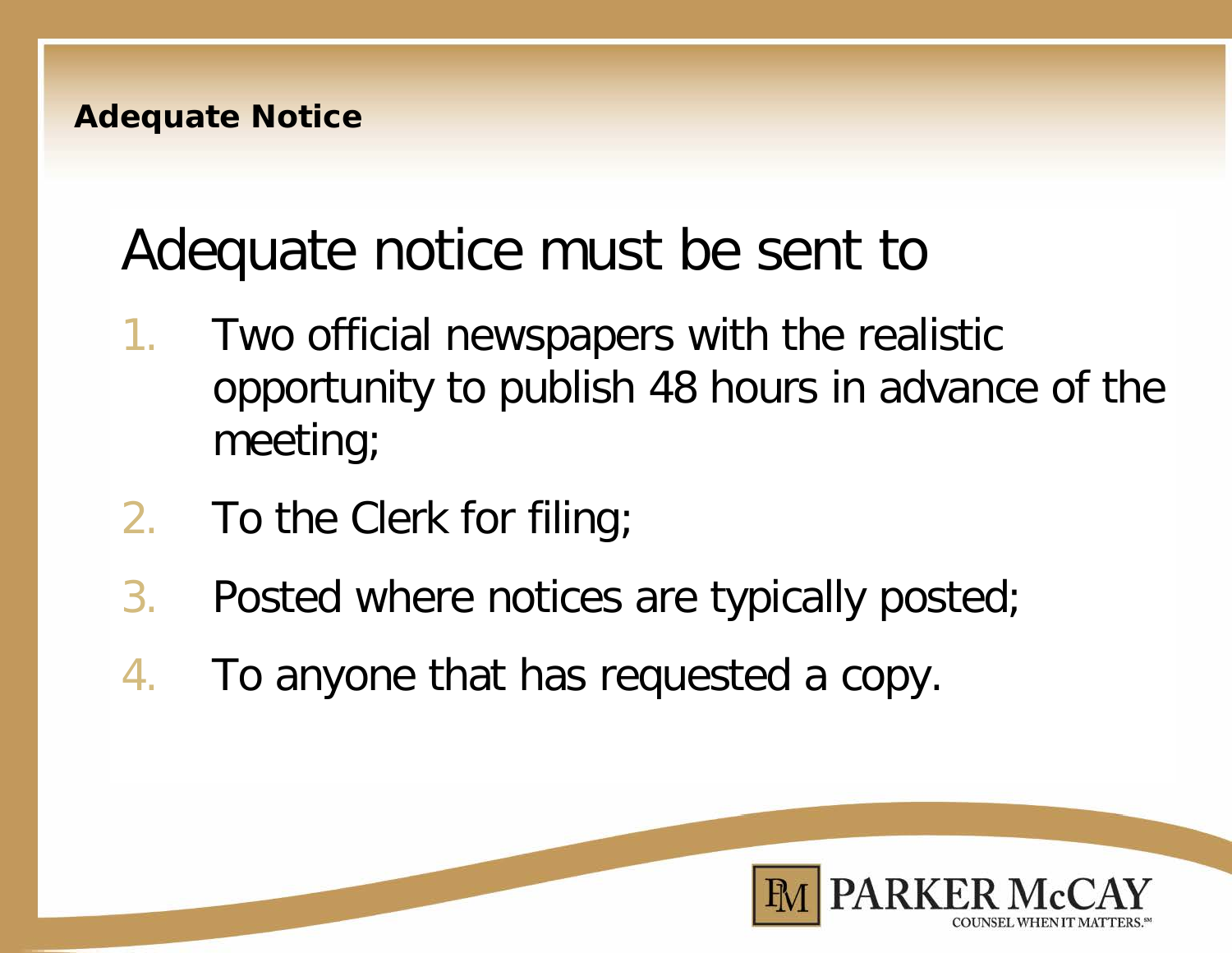**48 hours depends upon publication deadlines**

A committee did not satisfy the notice requirement for a special meeting by arranging for publication of notice in at least two newspapers, when it distributed notices so late that only one newspaper could publish 48 hours before the meeting.

Lakewood Citizens for Integrity in Government, Inc. v. Lakewood Twp. Comm., 306 N.J. Super. 500 (Law 1997).

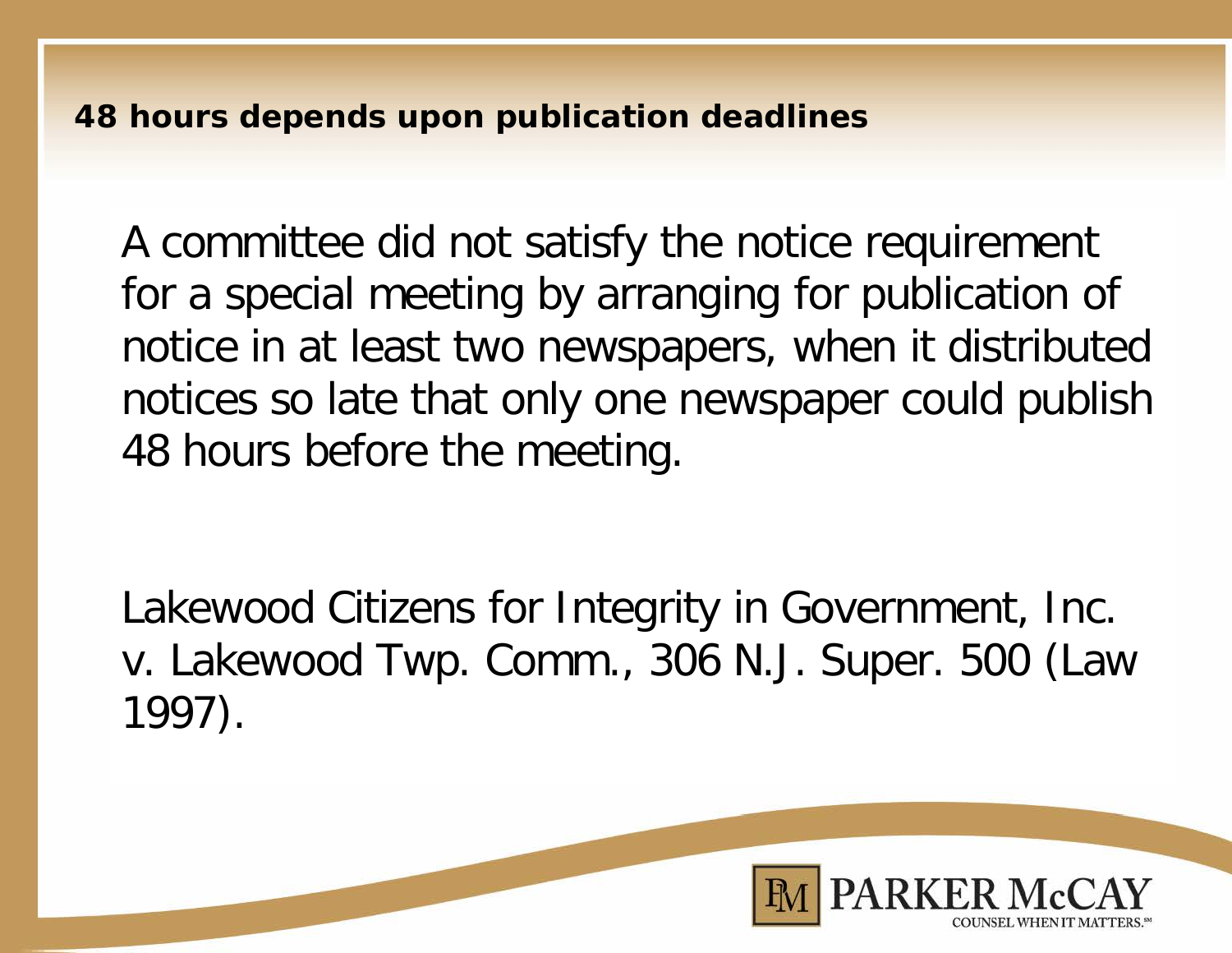### Emergency Meeting

An emergency meeting can be called when the body must take action which delay would cause substantial harm to the public.

It is not realistic that any board other than the governing body would have a reason to call an emergency meeting.

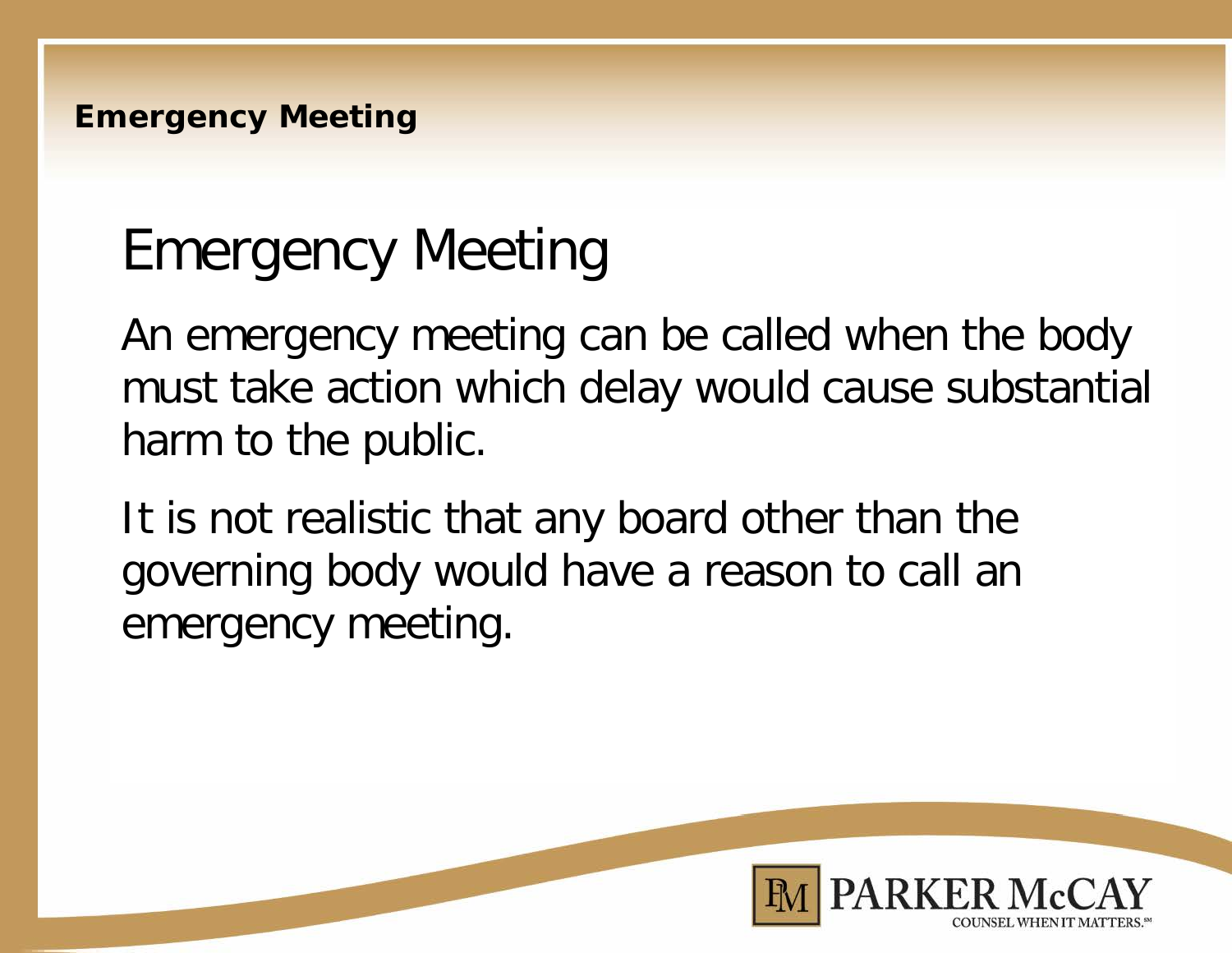An emergency meeting must begin with an affirmative vote by ¾ of the members present that the meeting is necessary because:

- 1. Substantial harm to public interest;
- 2. Meeting is limited to emergency topic;
- 3. Notice is provided as soon as possible by posting notice and by notifying the two newspapers by telephone or hand delivery; and
- 4. Either the public body could not have foreseen the emergency or if it could have foreseen the emergency, it nevertheless failed to provide notice.

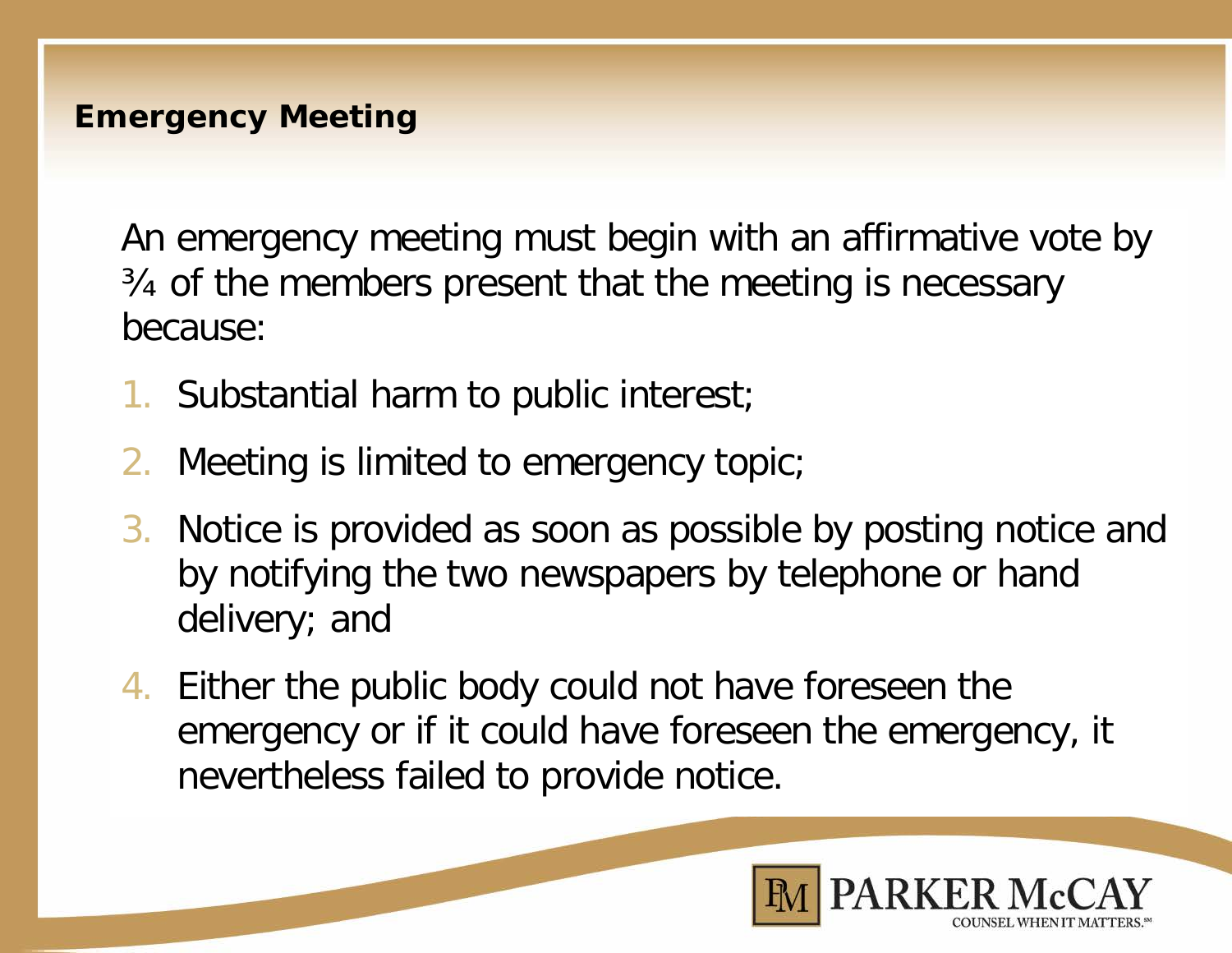#### **Meeting Agendas**

In addition to the meeting's business, all meetings must include:

Call to Order;

Reading of notice provision;

Roll Call;

Flag Salute;

Public participation.

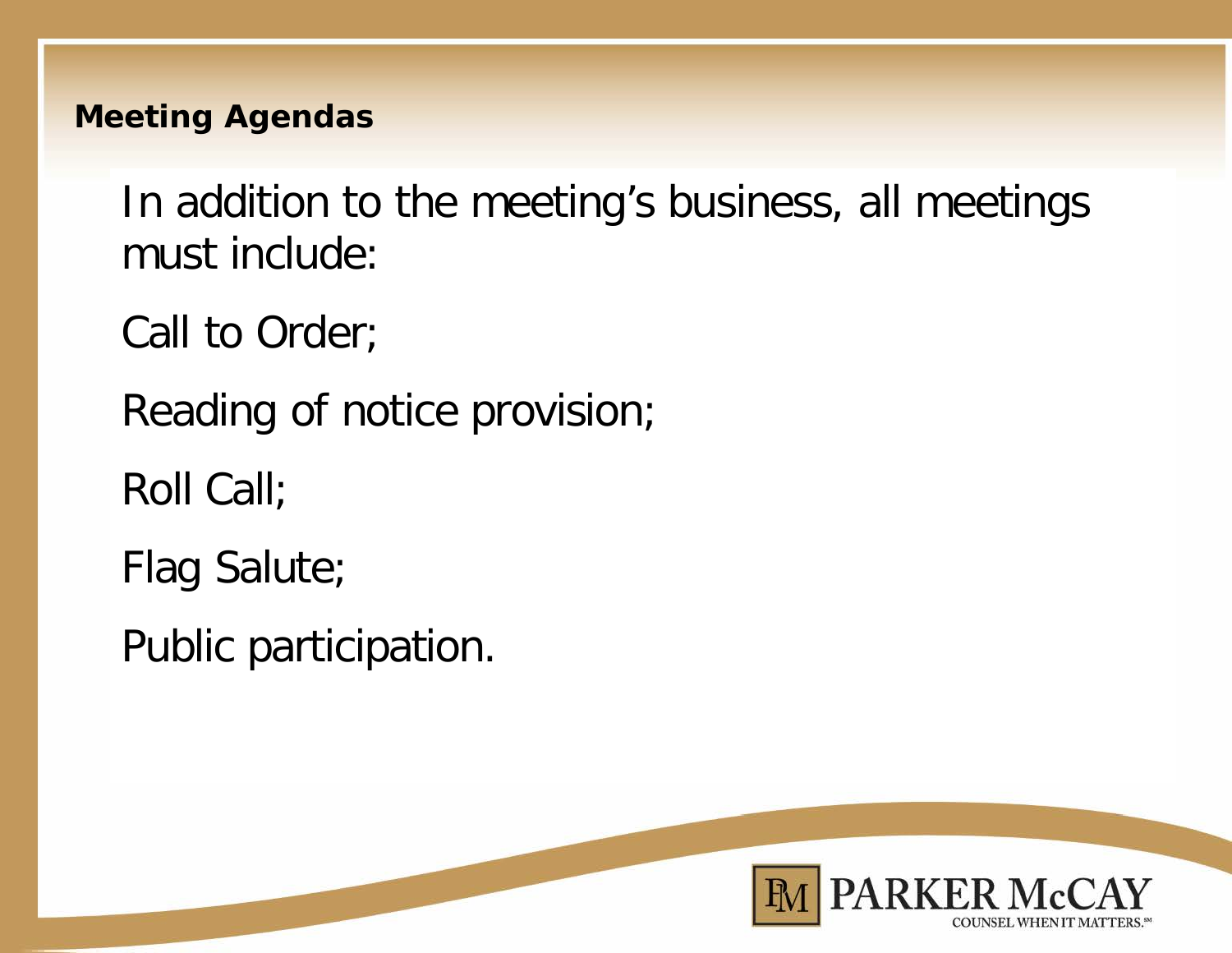All boards are required to keep reasonably comprehensible minutes of their meetings.

Include the date, time and location; participants, actions taken, vote summary and any other information required to be kept by law.

The minutes must be provided to the Township Clerk in draft form and then when made final.

The Clerk needs immediate access to the minutes and resolutions in the event a request is made under the Open Public Records Act.

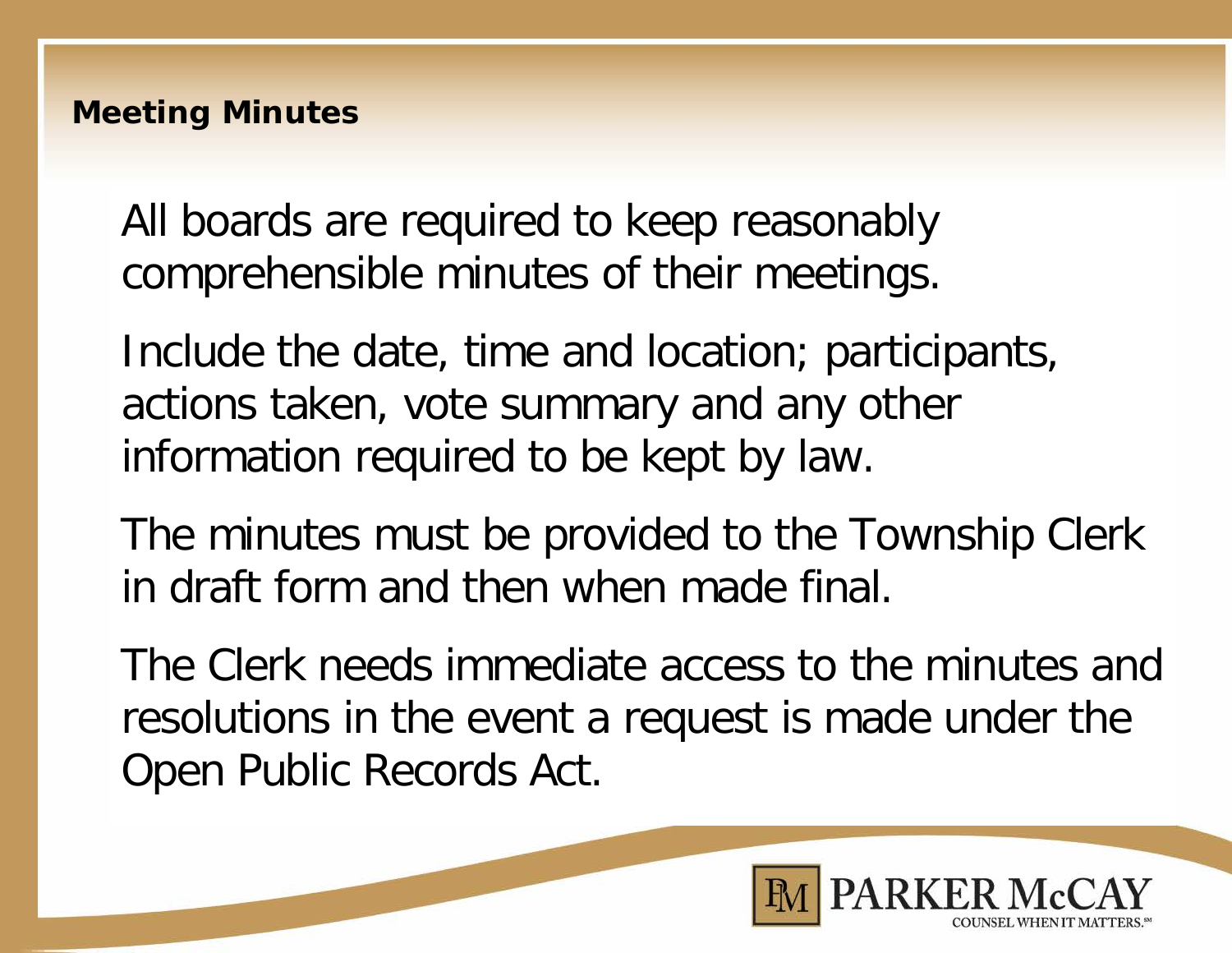The law allows for a body to move into executive session for certain matters including, and limited to:

- **Natters which are confidential by federal or state** law;
- **Matters in which release of information may** prevent the receipt of funds from the federal government;

(continued on next page)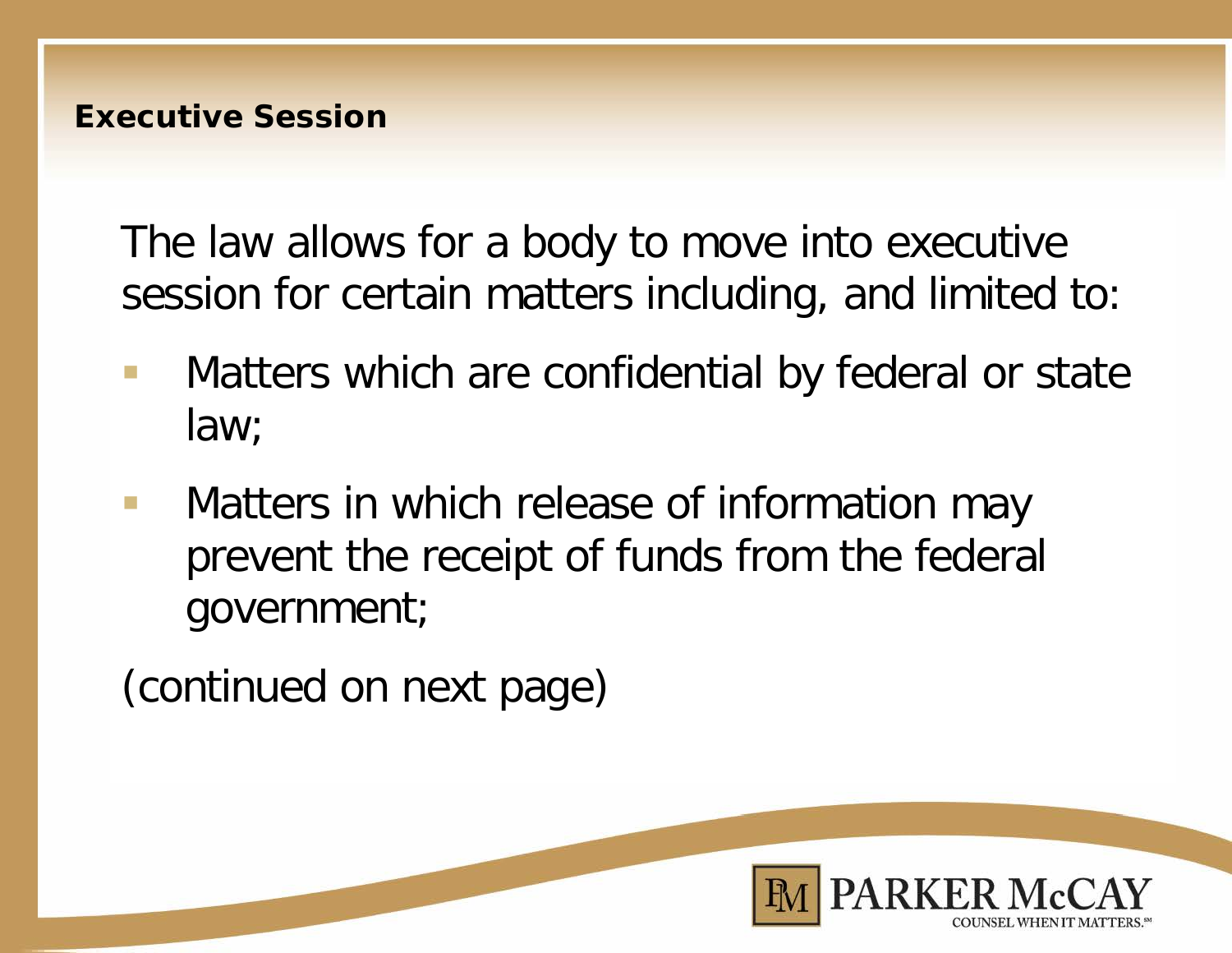#### **Additional Reasons for Executive Session**

- **Unwarranted invasion of individual privacy;**
- Collective bargaining and contract negotiations;
- **Acquisition of land;**
- **Tactics and techniques in protecting safety and** property of the public;
- **Pending or anticipated litigation;**
- **Personnel matters;**

(continued on next page)

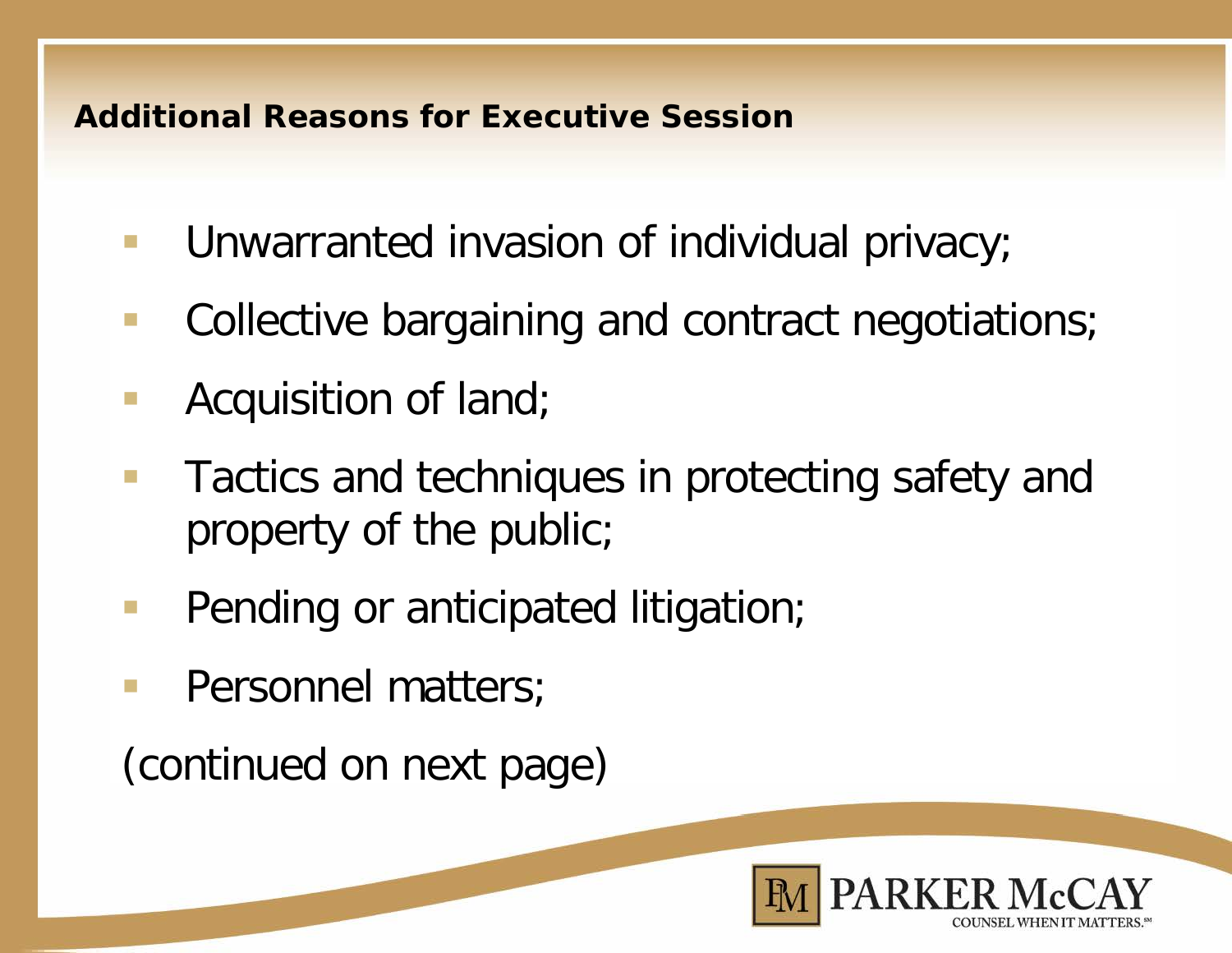#### **Additional Reasons for Executive Session**

- **Deliberations of body occurring after a public** hearing that may result in specific civil penalty;
- **Matters protected by the attorney-client privilege.**

It is very rare that any body other than the Township Committee will adjourn into executive session.

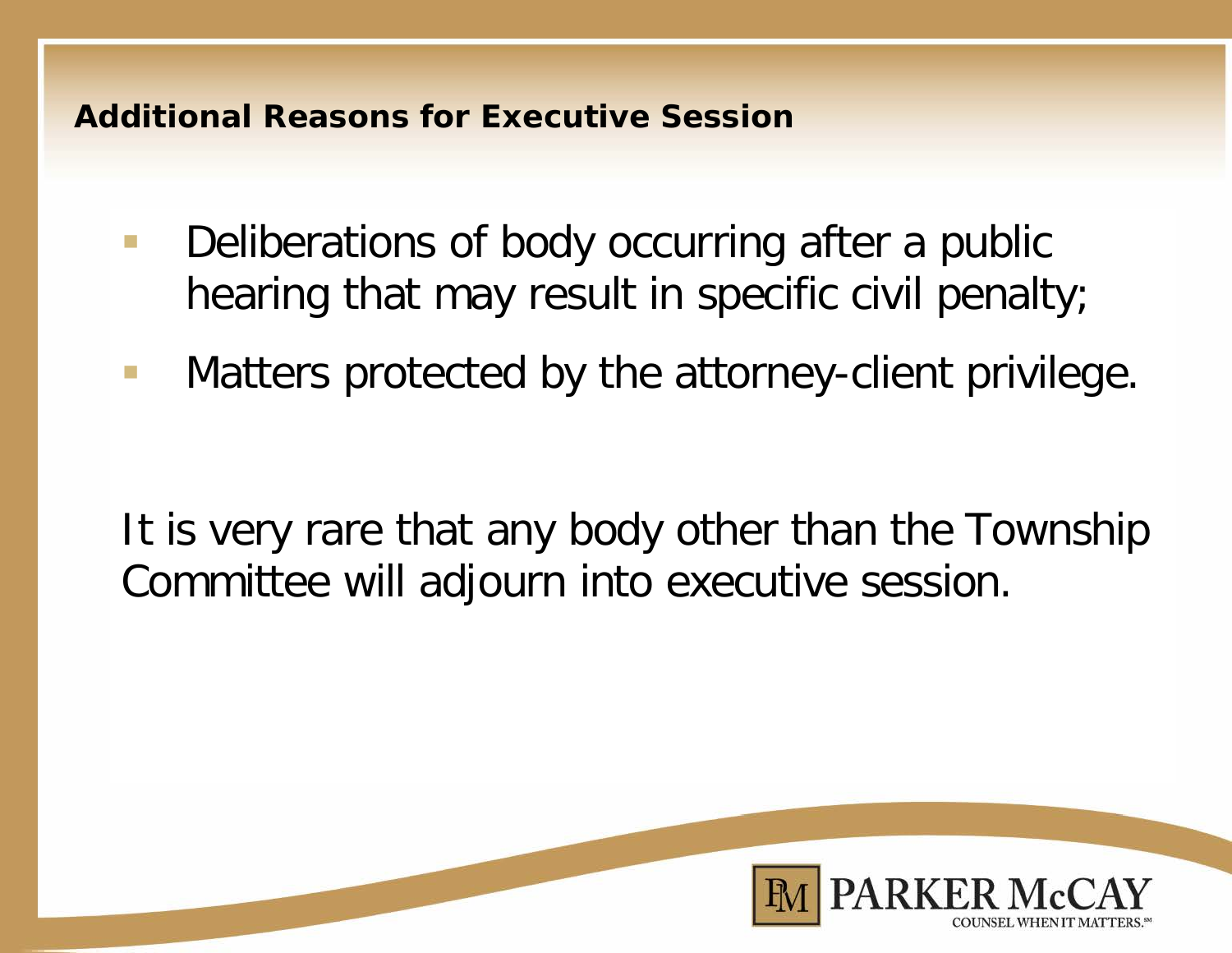Must pass the Township's standard Resolution before entering executive session.

- $\blacksquare$  The topics must be announced;
- **The approximate time length must be indicated;**
- **The body must inform the public whether formal** action will be taken. ("will be taken," "will not be taken," or "may or may not be taken" are the three appropriate announcements.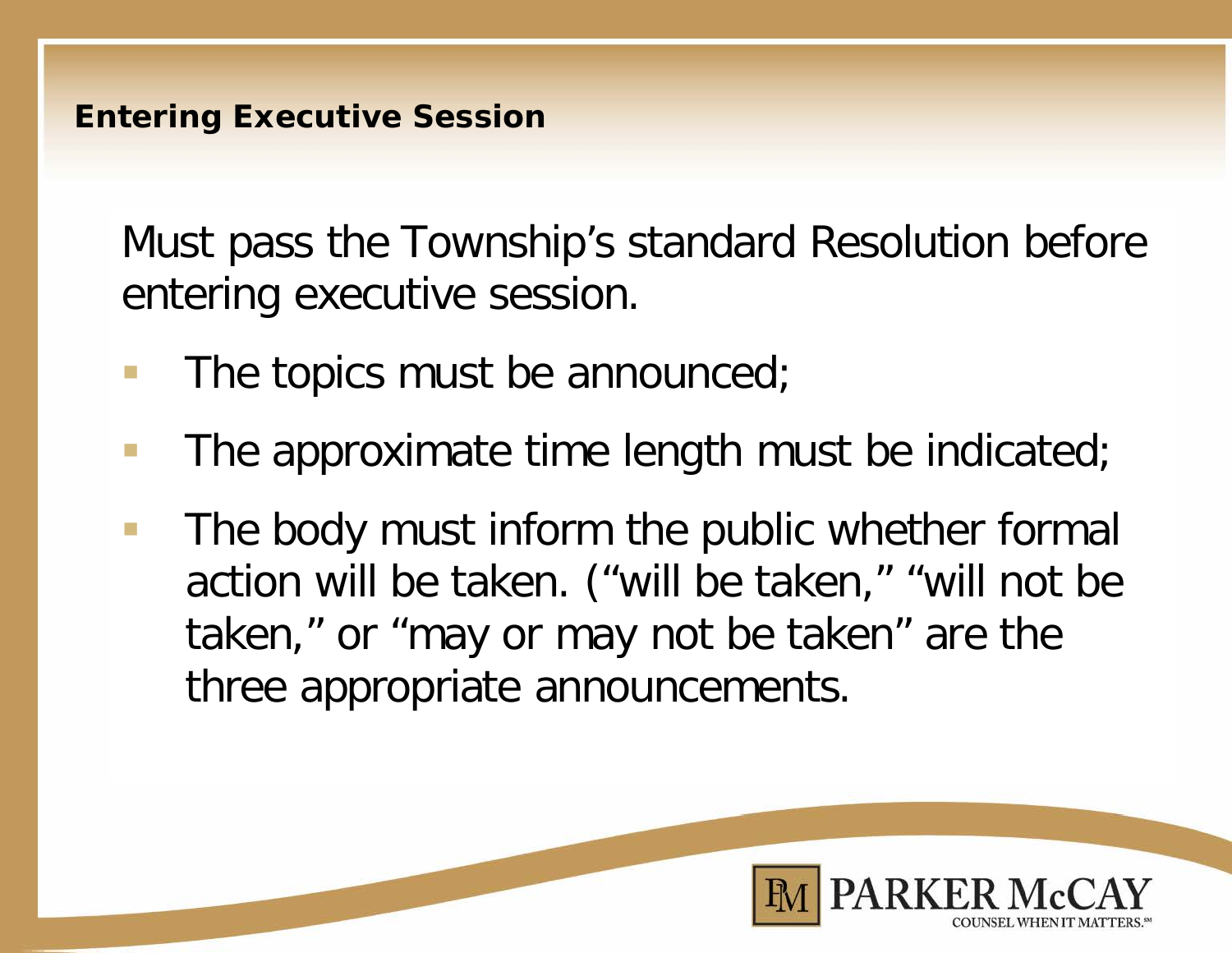**Returning from Executive Session**

Upon returning from executive session, the chair must re-announce, the time and the matters discussed on the record.

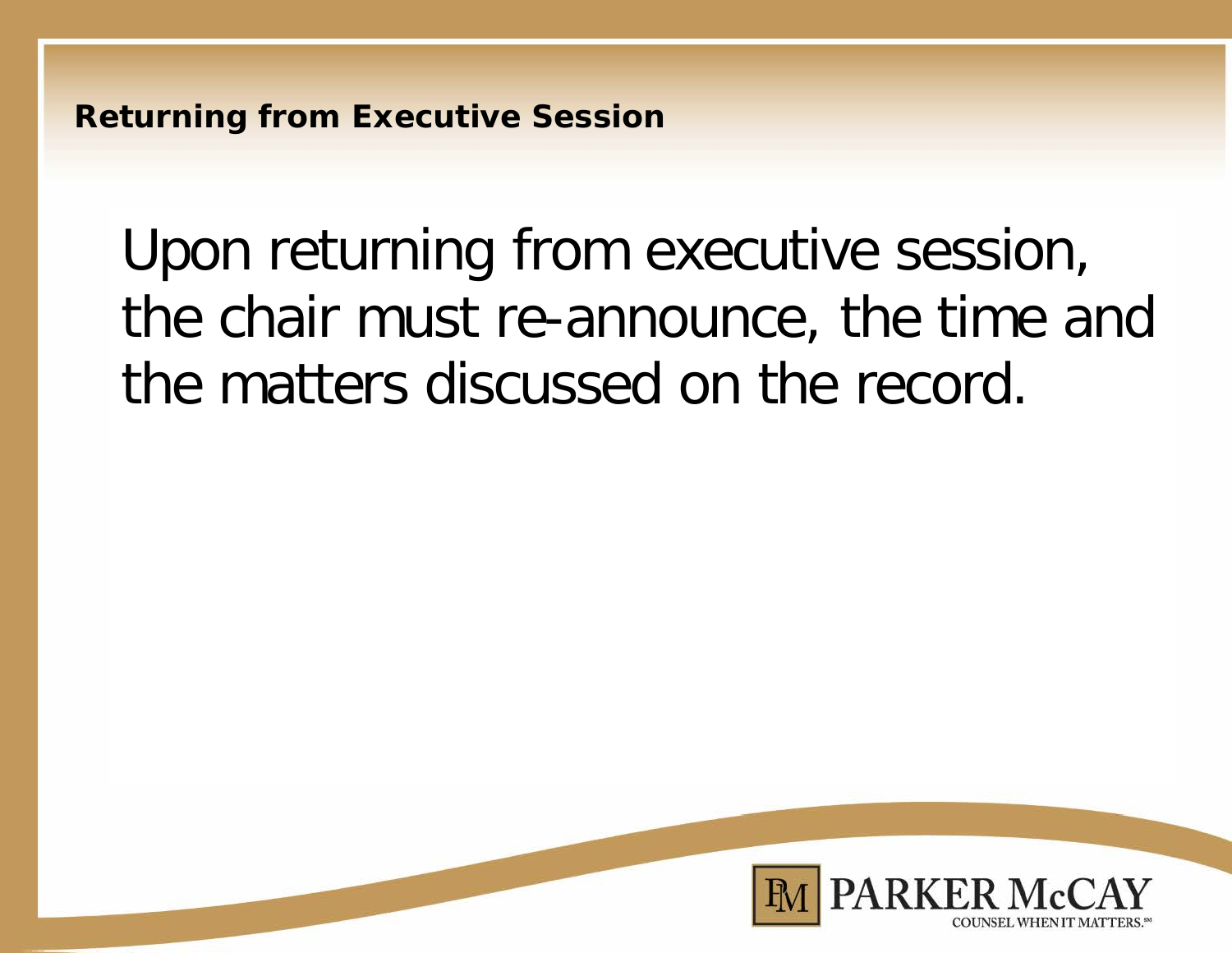#### **Minutes of Executive Session**

- **Use same format as regular session minutes;**
- **Use topic heading consistent with permitted** reasons for entering executive session;
- **Annually the minutes should be reviewed to see if** the materials can be fully released or released with redactions.

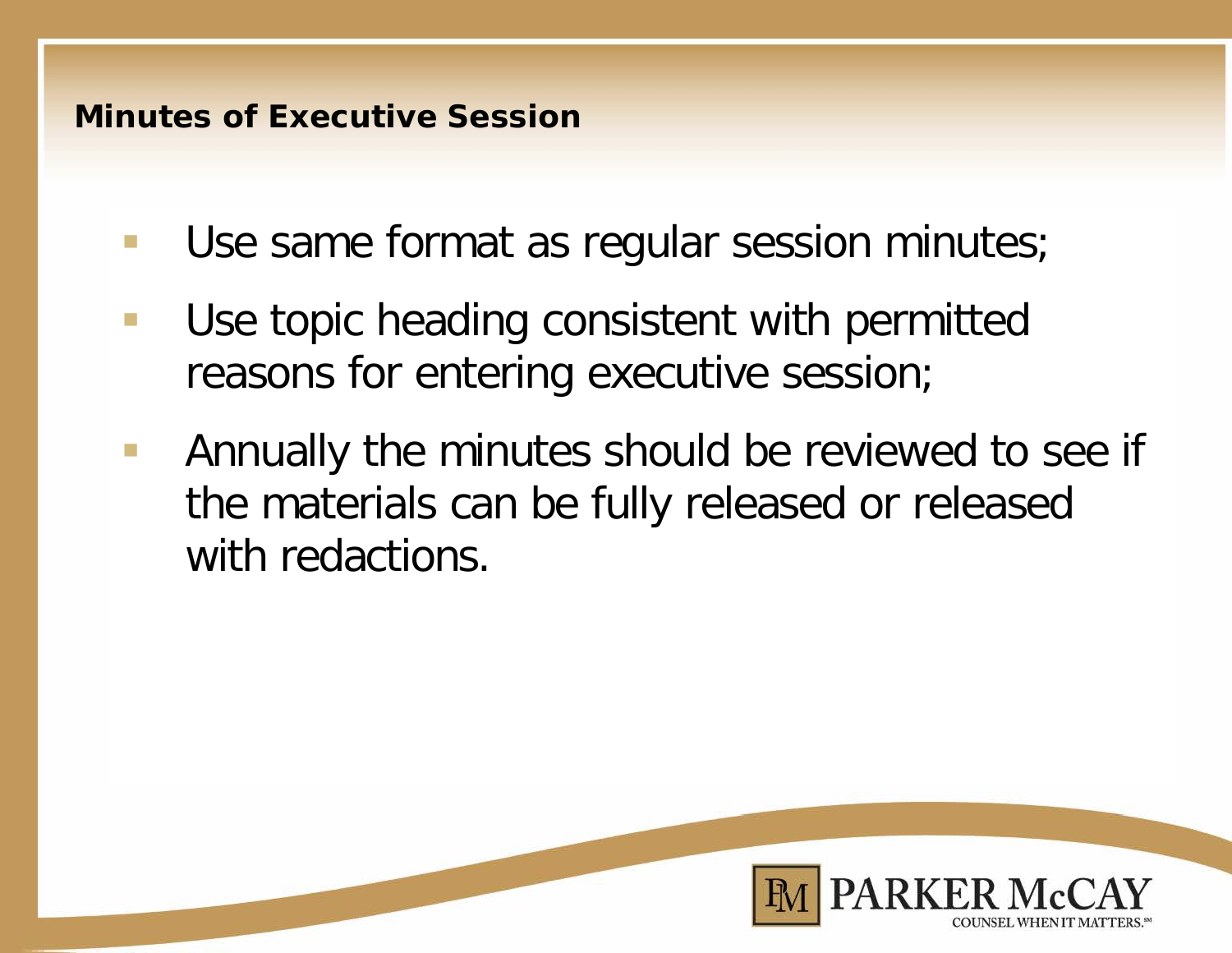#### **Potentially Illegal Meetings**

- **Nembers of the body should not discuss public** business outside of the meeting;
- If Member A calls Member B and then Member B calls Member C, and so on, that could be considered an illegal meeting depending upon the board's quorum limit.

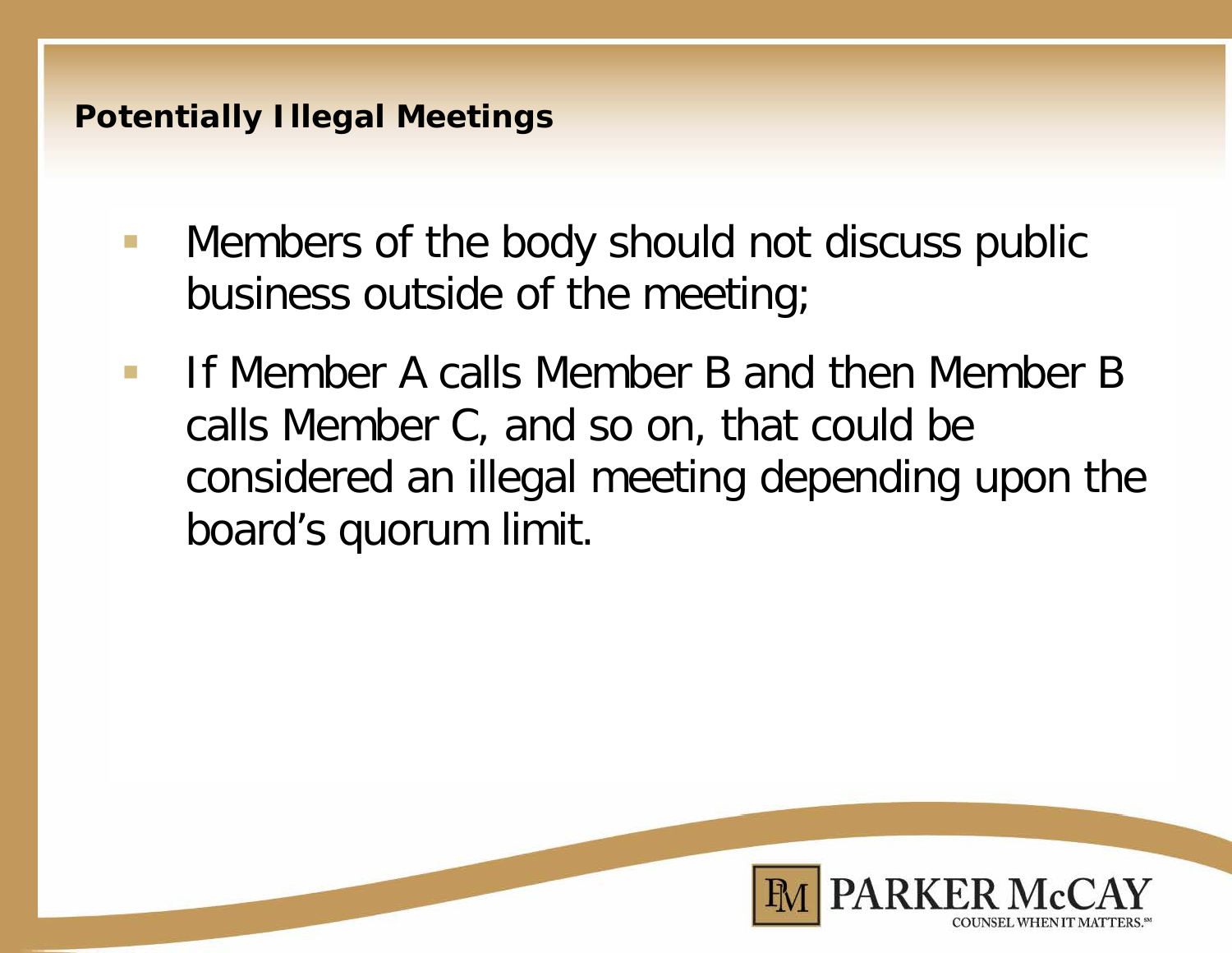The County Prosecutor's office reviews complaints regarding violations of the Open Public Meeting Act and members can be personally fined in Superior Court.

Actions taken in the meeting can be voided by the Superior Court.

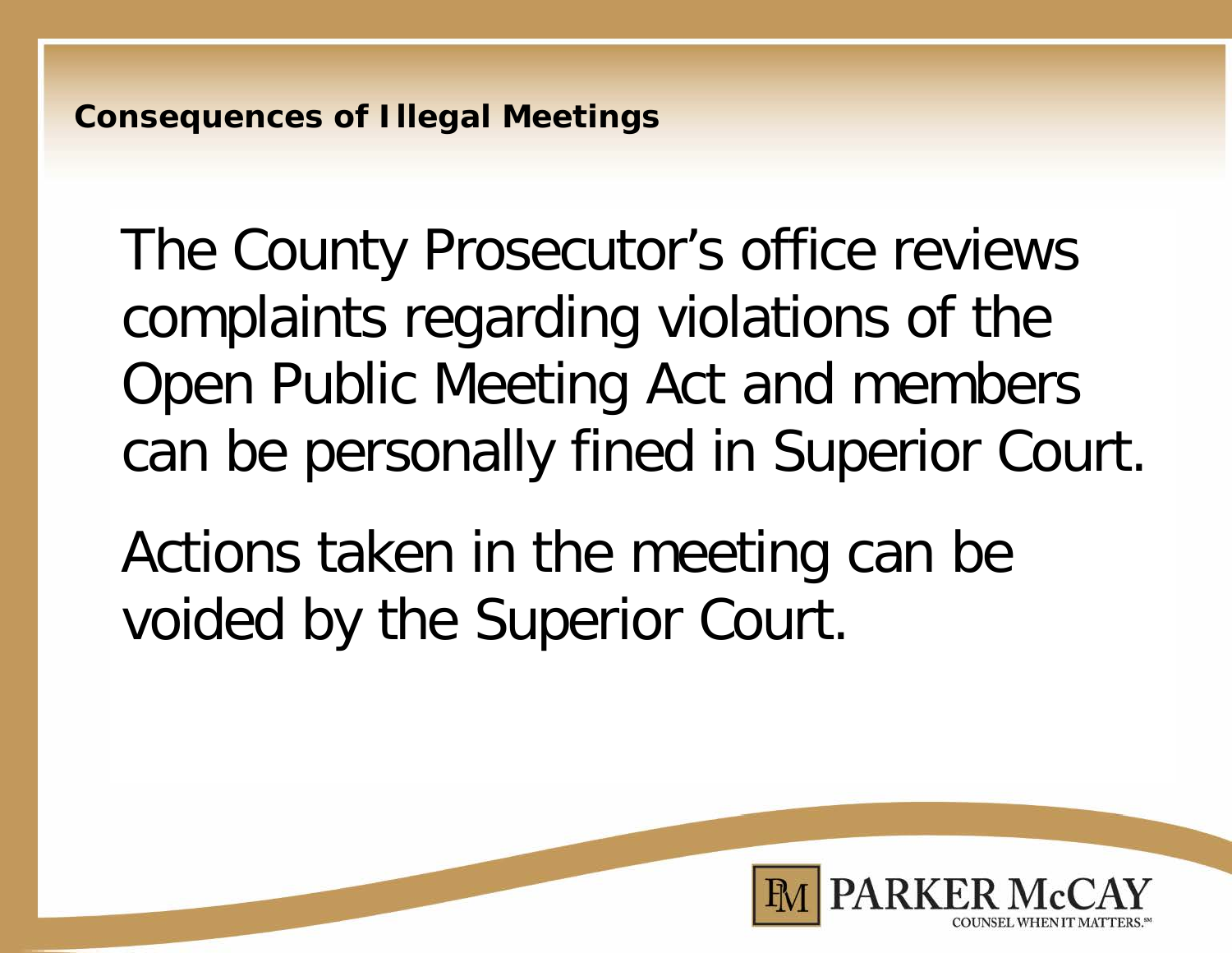#### **Local Government Ethics Law**

- **Establishes minimum standards of** conduct;
- **Requires financial disclosure statements of** certain officials;
- Enforced by the Local Finance Board;
- **Local Ethics Boards allowed;**
- **Sanctions include fines.**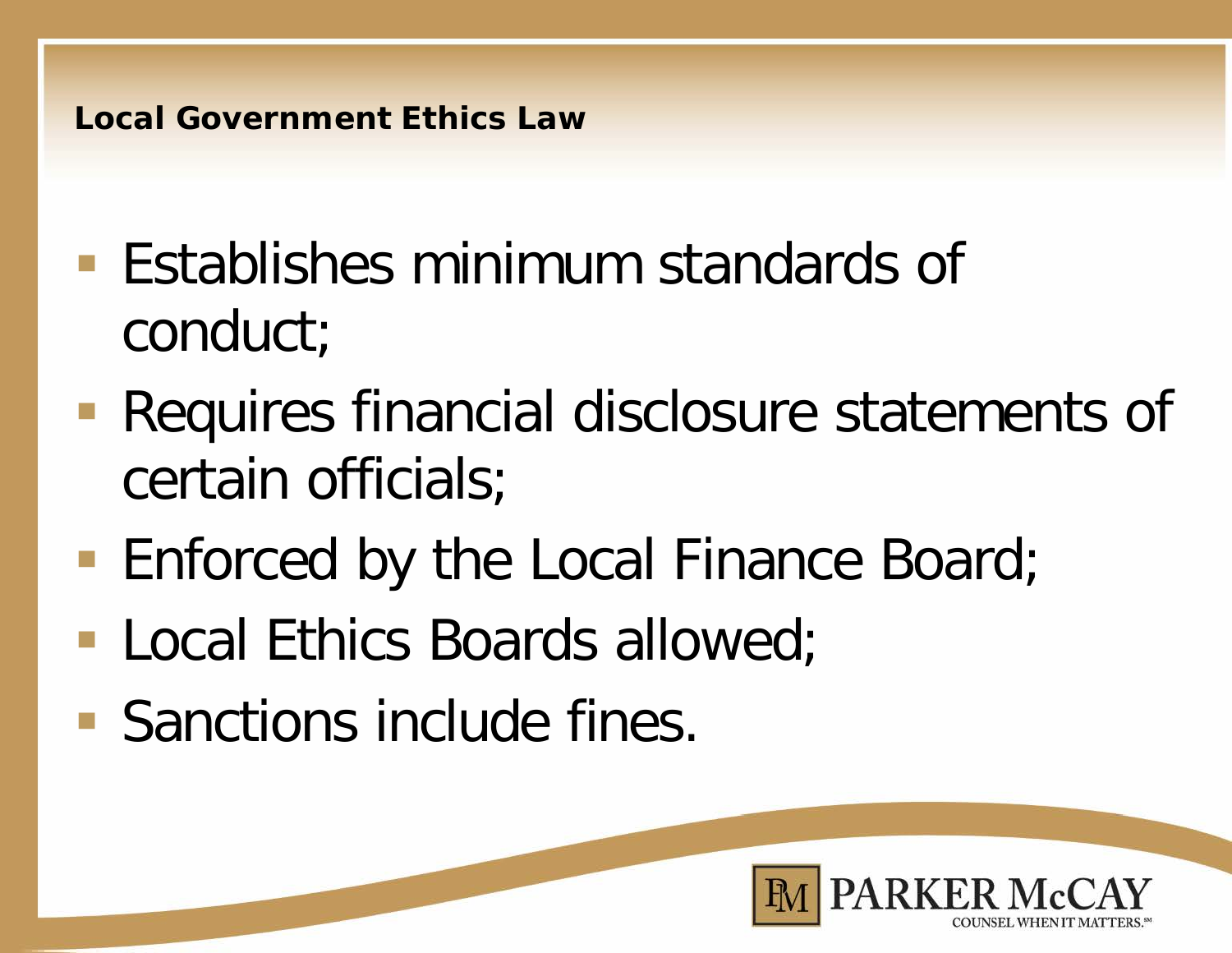#### **Standards of Conduct**

 No local government officer or employee shall use or attempt to use his official position to secure unwarranted privileges or advantages for himself or others.

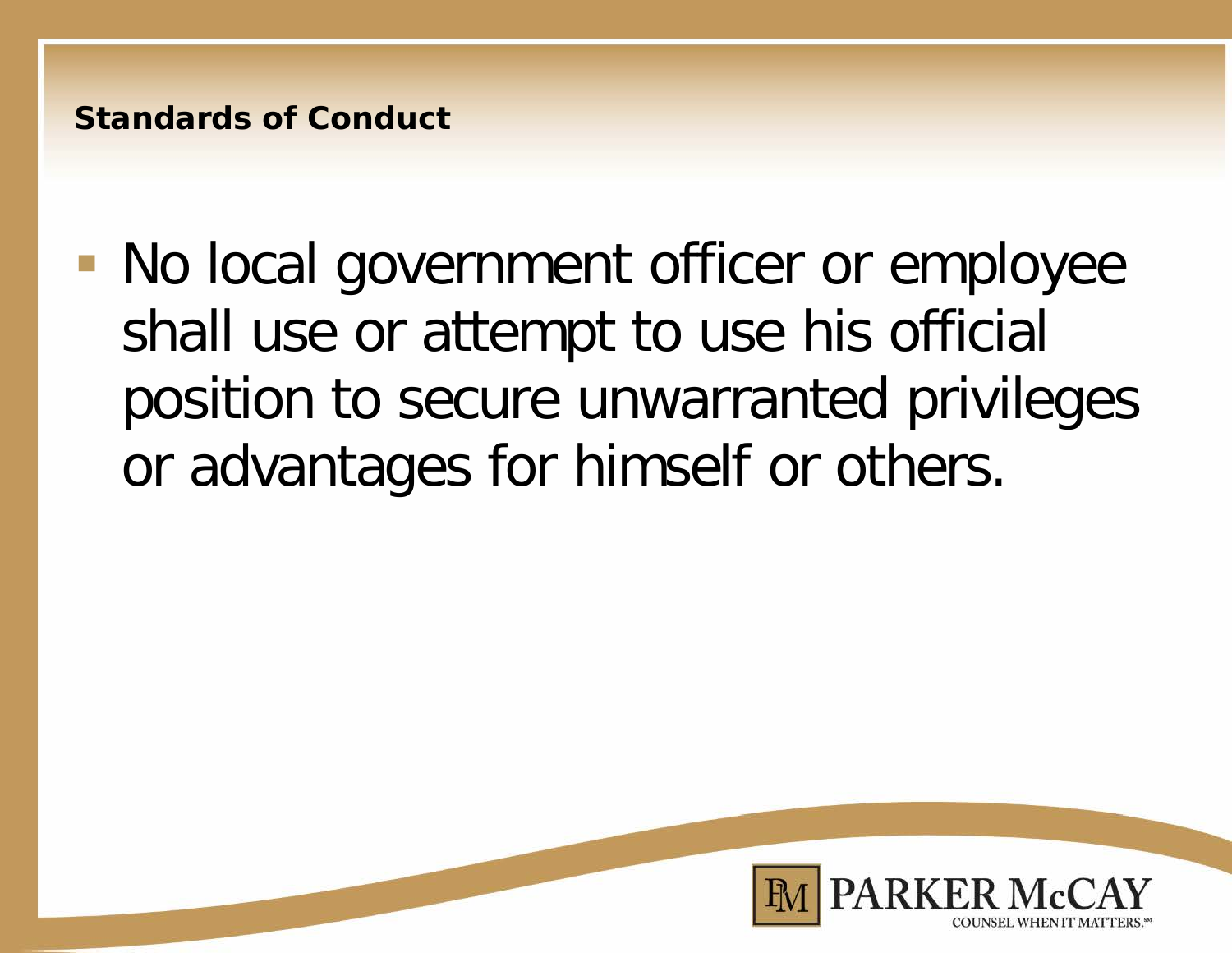#### **Standards of Conduct**

 No local government officer or employee shall act in his official capacity in any matter where he, a member of his immediate family, or a business organization in which he has an interest, has a direct or indirect financial or personal *involvement* that might reasonably be expected to impair his objectivity or independence of judgment.

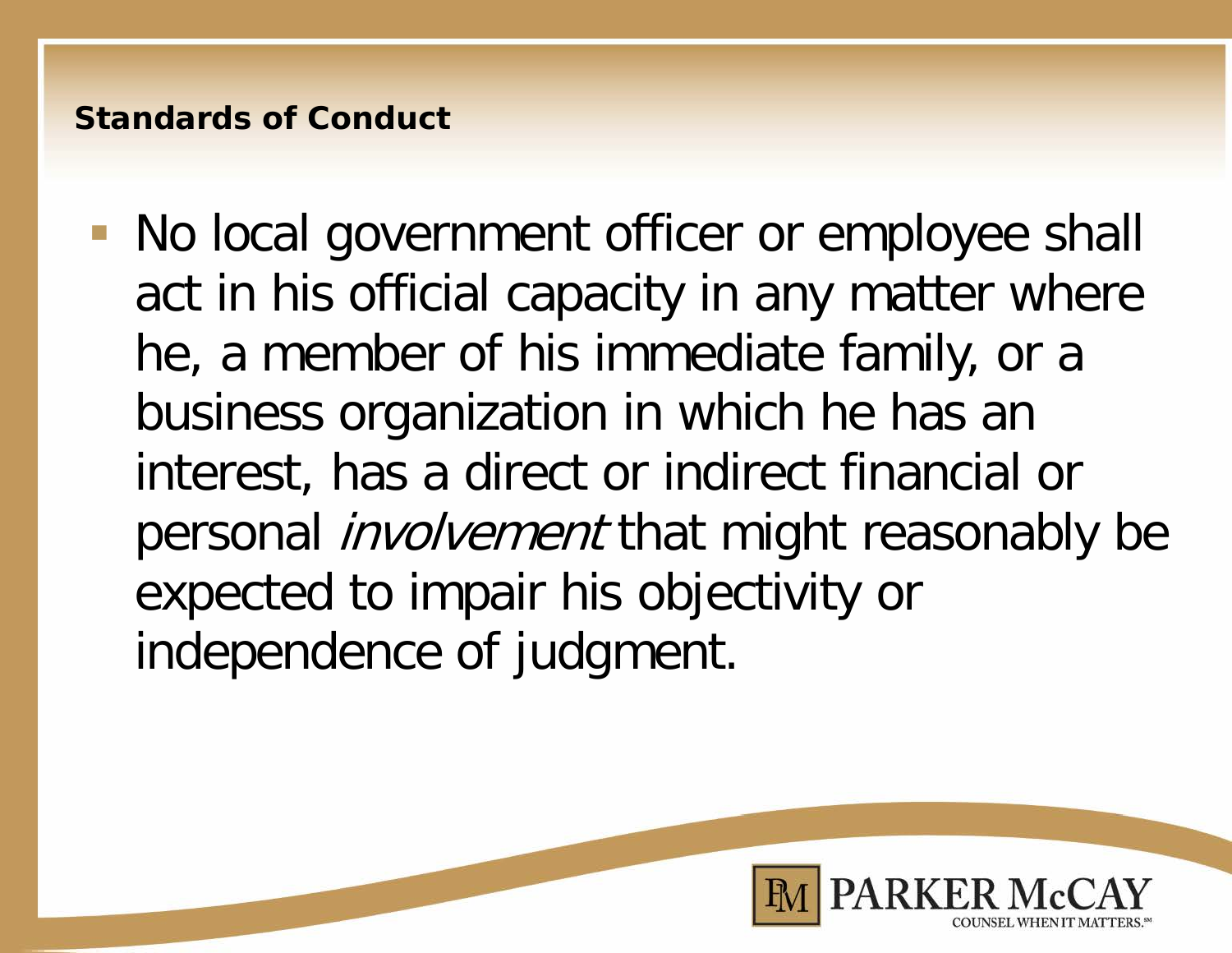#### **Financial Disclosure**

- **Local government officers shall annually** file a financial disclosure statement;
- Due each April  $30<sup>th</sup>$ ;
- **File with the Municipal Clerk;**
- It is a Public Record;
- **Expect financial sanctions for failure to file** on time.

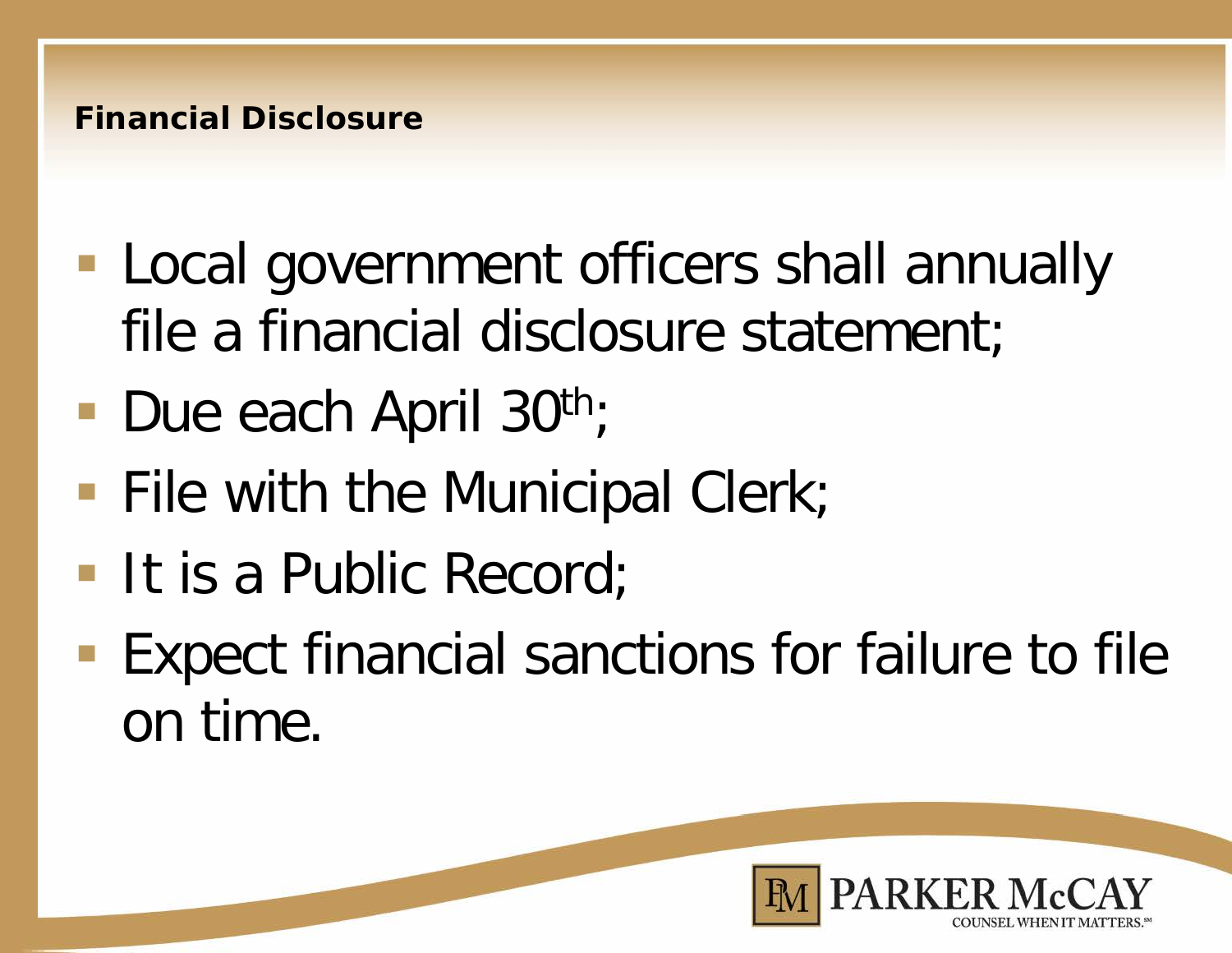. . . Compensated or not . . . Part-time or full-time

- **Elected to any local office;**
- On a body that can enact ordinances, approve development applications or grant zoning variances;
- A member of an independent municipal; county or regional authority;
- A managerial executive or confidential employee of a local government agency . . . But shall not mean any employee of a school district or member of a school board.